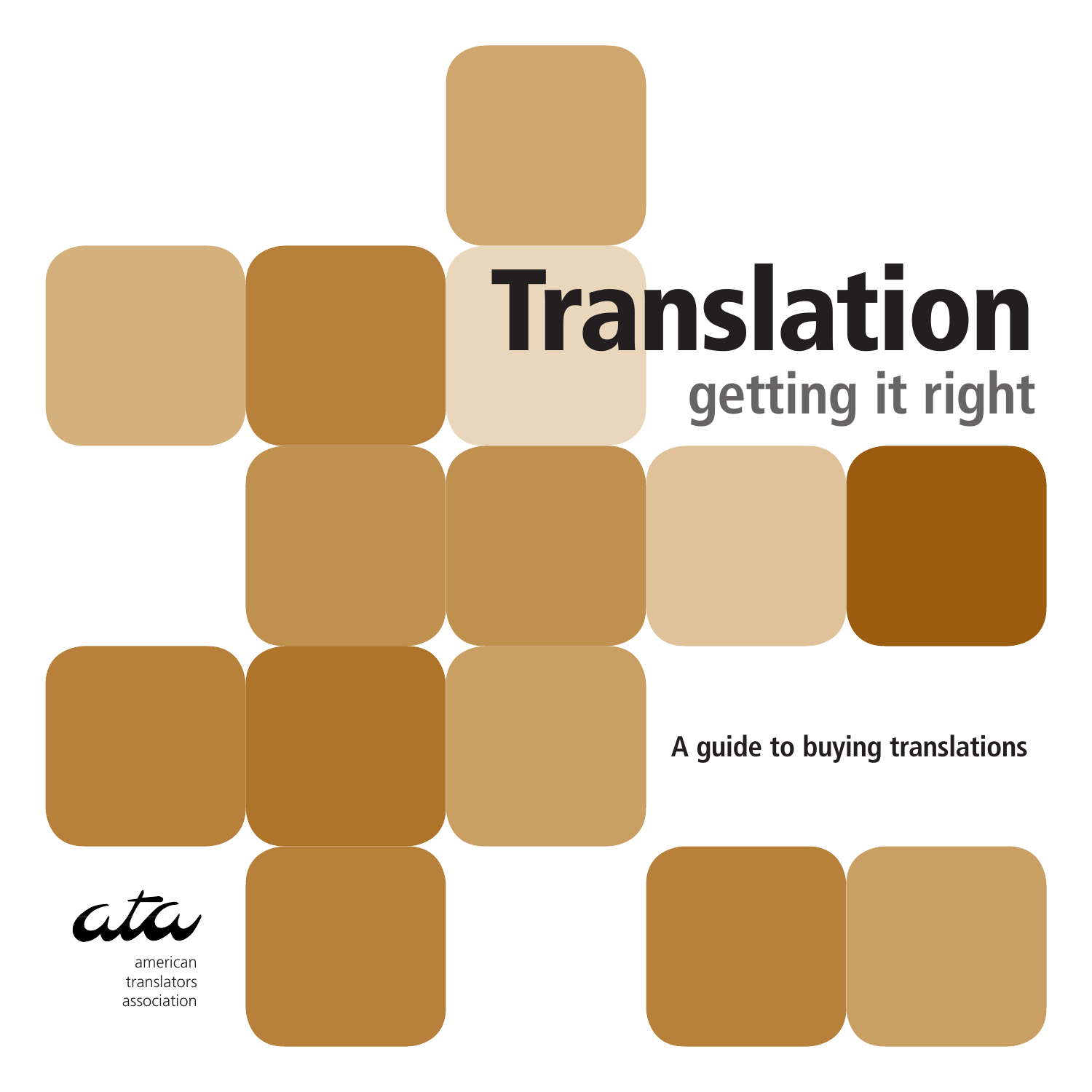**For non-linguists, buying translations is often a source of frustration.** 

**The suggestions in this guide are aimed at reducing stress.**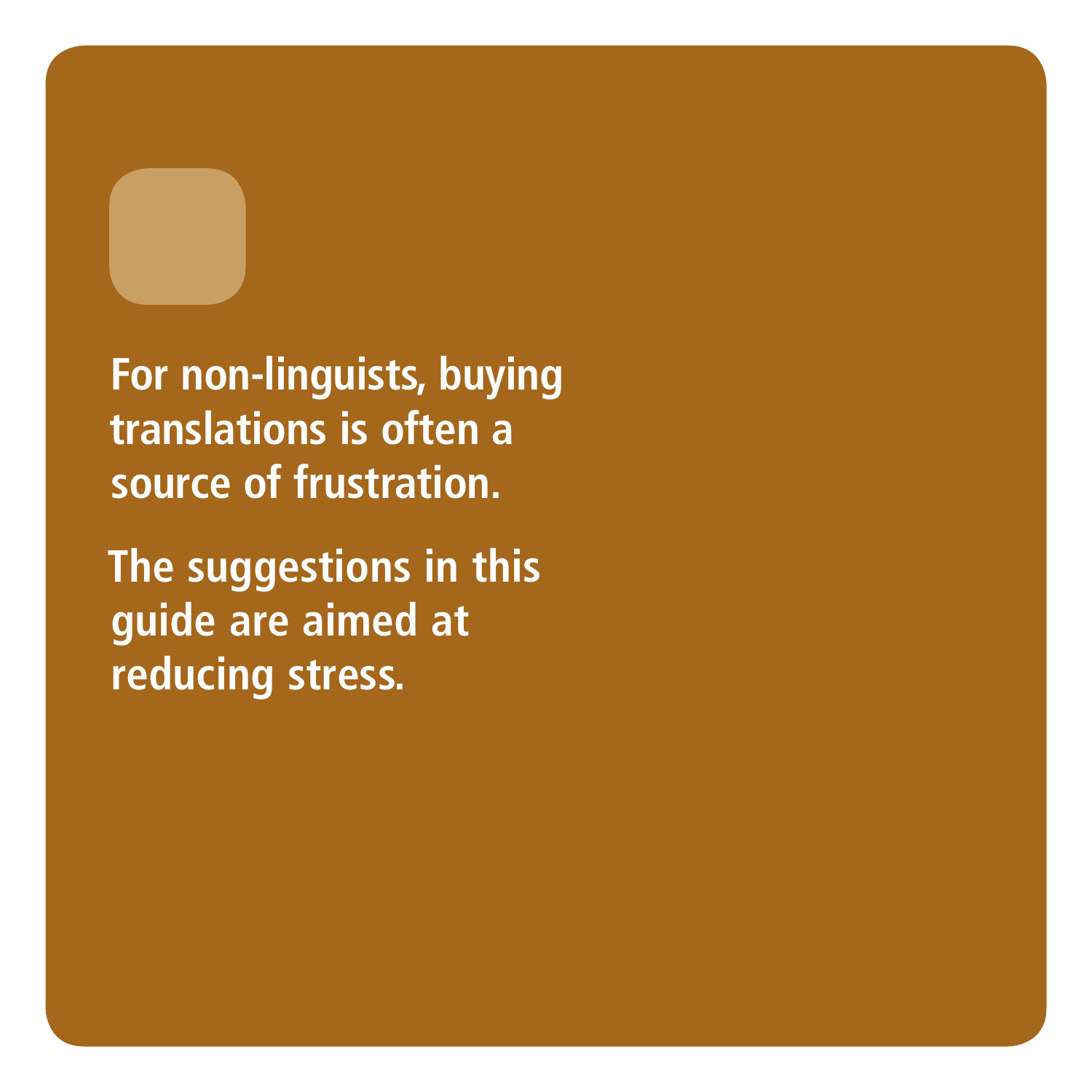## Does it really need to be translated?

Rather than blindly translate documents in full—hundreds of pages—decide with your client (or sales team) which information is actually required. You can generally axe padding, including self-congratulatory prose and lists of all the inhouse departments that have worked to make the product a success. Your foreign clients/partners do not know and do not care. Such passages can even be counterproductive, making your company appear self-centered and arrogant.

In 1999, a financial institution in France trimmed a 500-page user manual down to 230 pages with the help of an expert translator, who identified redundancies and sections that did not apply to foreign clients—before starting the translation proper.

A firm of patent lawyers in California regularly calls in a specialist translator to review Japanese patent documents and give a quick oral summary; together lawyers and translator then determine which documents need to be fully translated.

**Translate only relevant sections of existing documents, or produce shorter documents in your own language and have these translated.**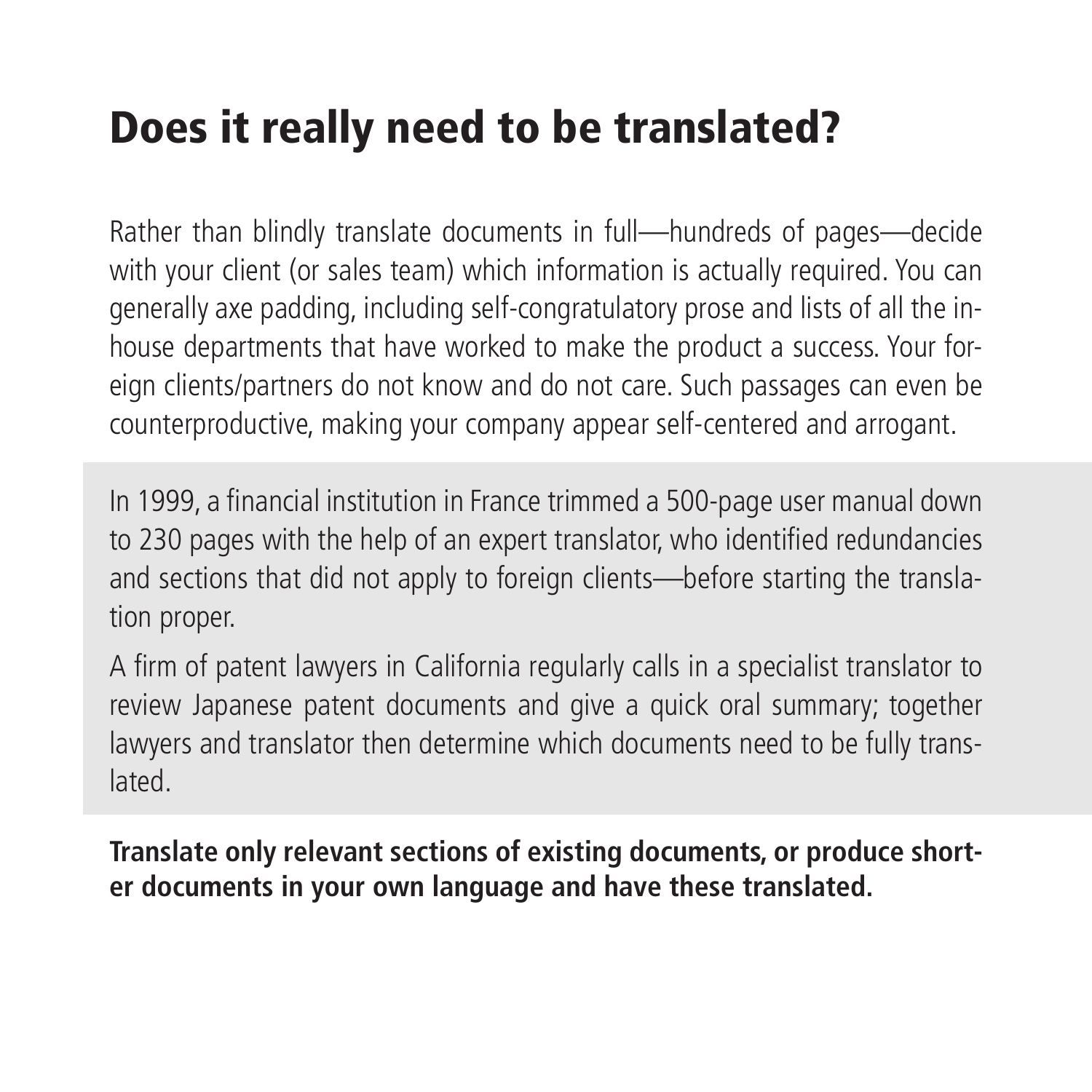#### A picture is worth a thousand words

Take the burden off the words.

Judicious use of maps, pictograms and diagrams can be far more effective with international readers than literary ramblings and hyper-technical descriptions. Your translator's job will be easier; there will be less risk of stumbling over the precise technical term. And your translation bill will probably be lower.

Swedish furniture & housewares giant Ikea has 159 stores in 29 countries representing 17 different languages. It uses largely word-free diagrams to guide customers through kit assembly. 80% of instructions are pictures only; the remaining 20% require text to communicate safety information.

In 2001, Heathrow Airport moved 60.4 million travelers from all parts of the world through its four terminals using internationally-recognized pictograms.

**Only use text when you have to, or when it is the most effective means of getting your message across.**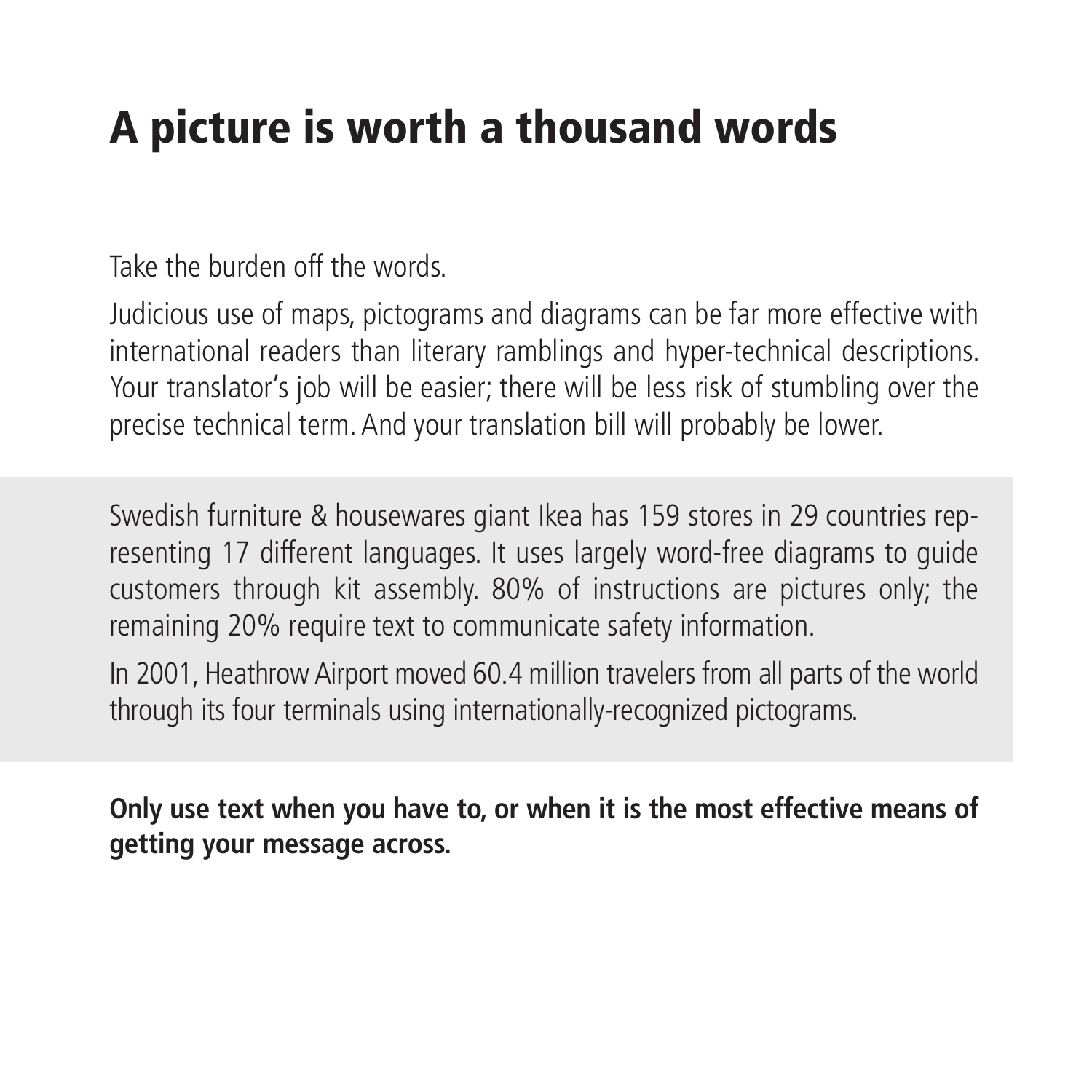

#### **Translation, interpreting**  —**what's the difference?**

**Translation is written, whereas interpreting is spoken.**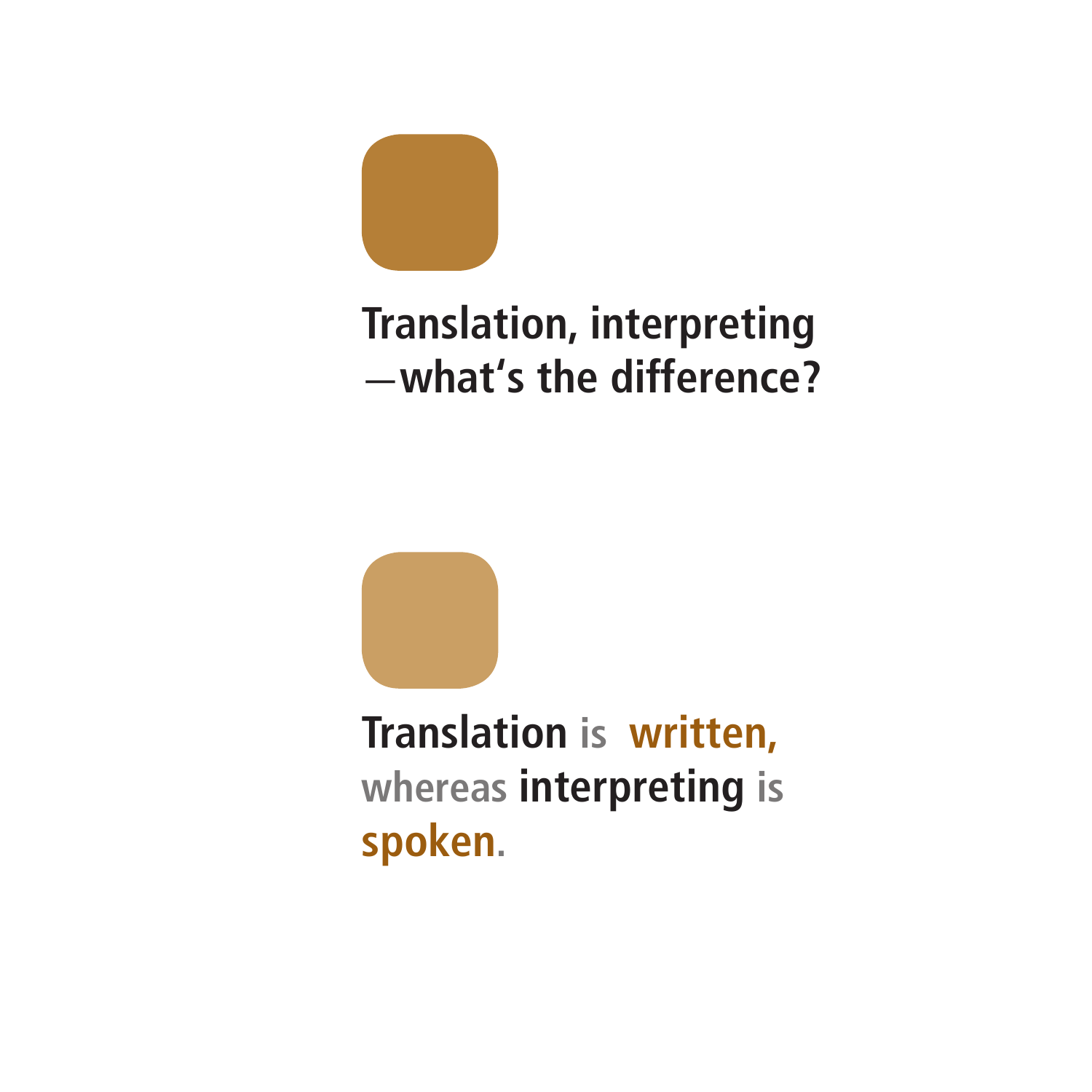#### Think international from the start

Avoid culture-bound clichés. References to your national sport may well fall flat. Ditto literary/cultural metaphors. Tread carefully with references to parts of the human body, viewed differently by different cultures.

For written documents, don't box yourself in by linking your pitch to visuals that may not carry the same meaning outside your native country—forcing translators to resort to cumbersome wordplay and workarounds.

In January 1998 British Prime Minister Tony Blair told a group of Japanese businessmen that his government intended to go "the full monty" in putting the U.K. economy on a sound footing. Blank faces: the film had not yet been released in Japan. (Decades earlier, Field Marshal Montgomery had flummoxed BBC foreign-language services with a cricket metaphor: "we'll hit them for six!" he told his troops on the eve of the battle of El Alamein).

**Keep some local flavor if you like, but check with your foreign-text team to make sure that adaptation is possible. And be sure to include country codes for telephone and fax.**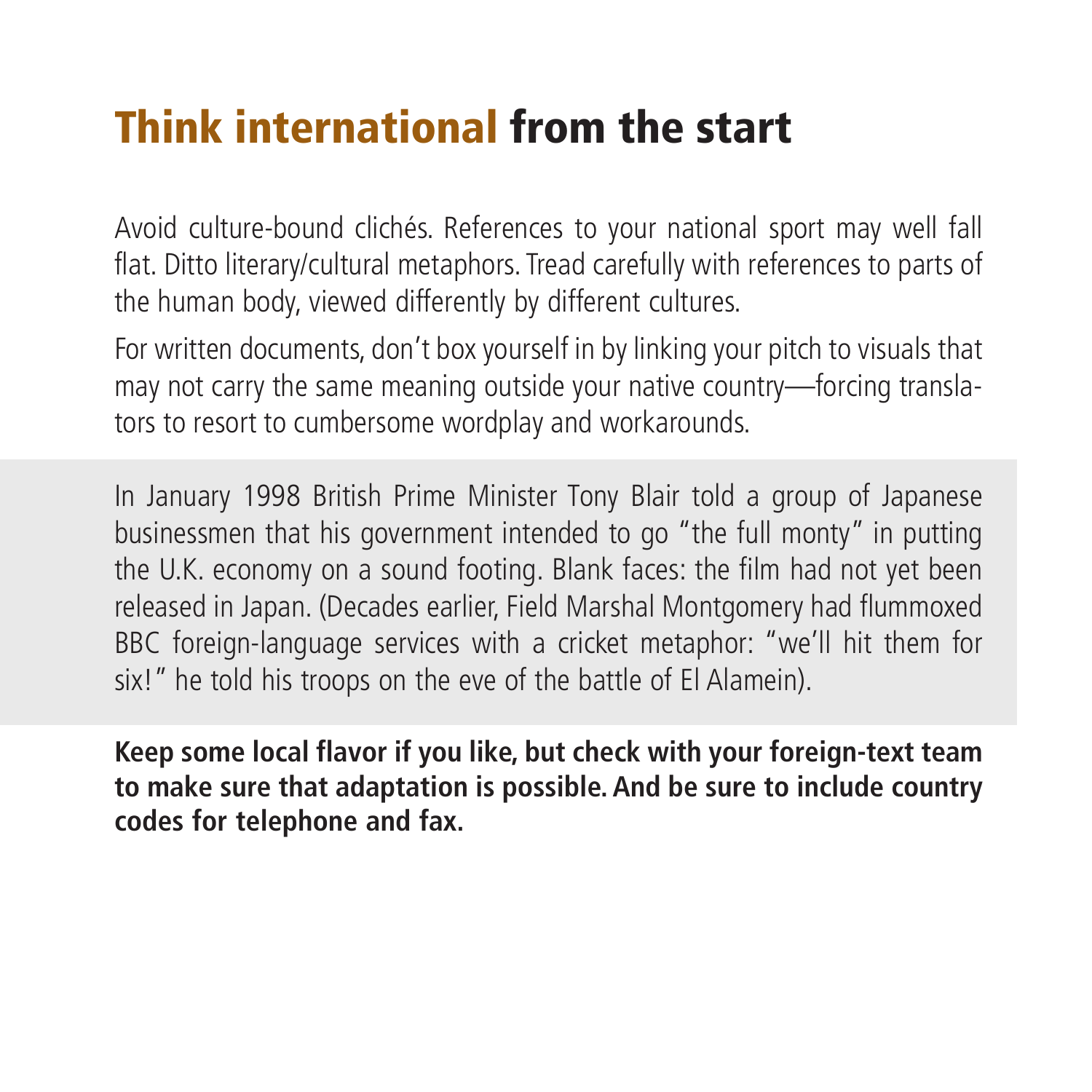#### How much will it cost?

Translation prices range from 1 to 10, and while high prices do not necessarily guarantee high quality, we respectfully submit that below a certain level you are unlikely to receive a text that does credit to your company and its products. If translators are netting little more than a babysitter, they are unlikely to be tracking your market with the attention it deserves.

Be realistic. How many pages can a translator produce an hour? How much time do you expect him or her to spend crafting the text that will promote your product or service? (How much time did your team spend producing the original?)

When choosing a translation provider, calculate how much you have spent to develop the product or services you want to promote outside your country. If you cannot afford a professional translation, perhaps you are not ready for the international market yet.

**The added value that a translation company offers (translator selection, project management, quality control, file conversions, standardized presentation of multilingual projects, etc.) also has a price tag, but can save you hours of work.**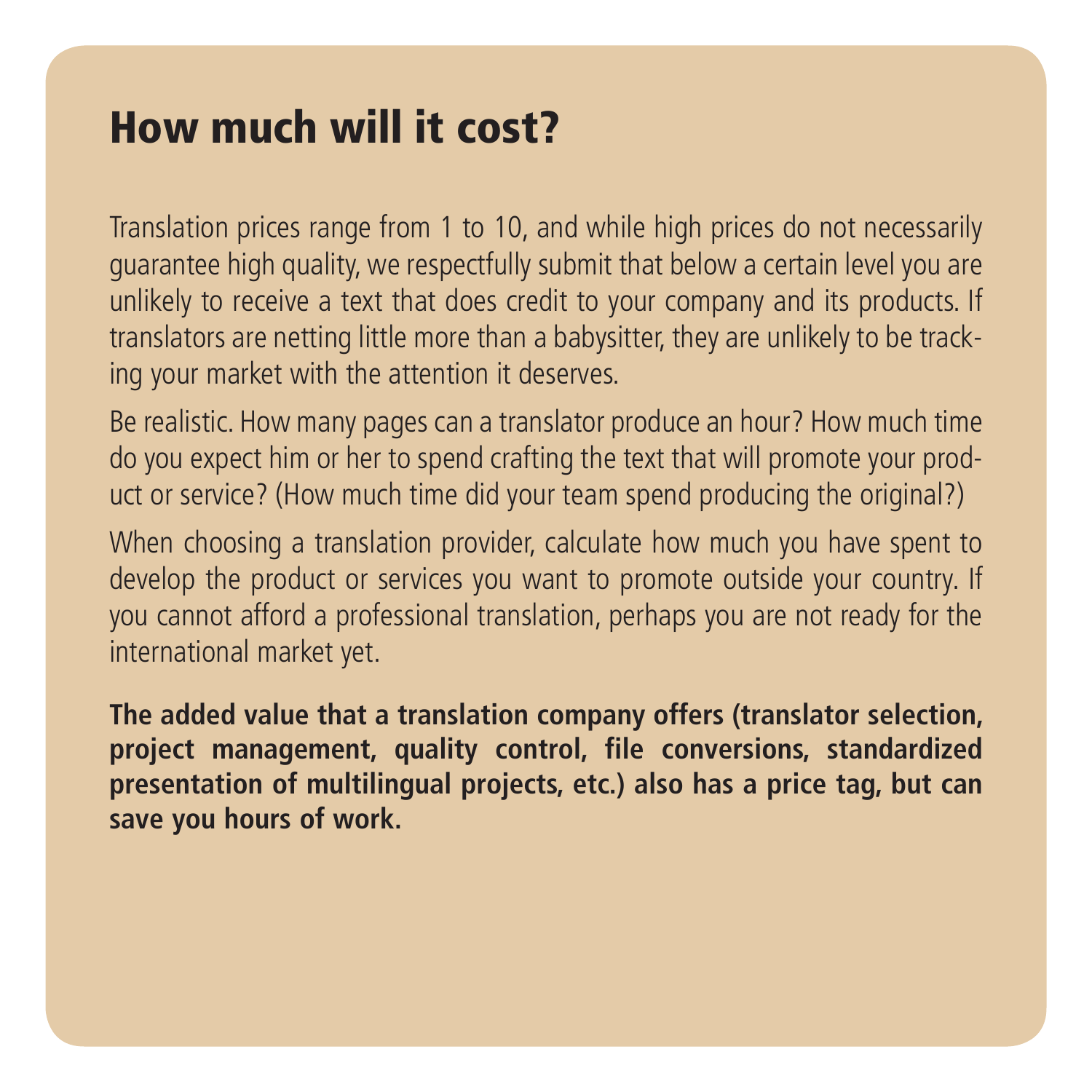## How important is style?

Some translations are hopeless from the start.

Tehao Rechargeable shaver RCCW-320: Smuggle the razor blade (reference value around 400 g) on your muscle vertically. Then drag your skin and shave back slowly.

Often these are produced by translation software, or are the work of non-native speakers struggling away with a grammar book in one hand and a dictionary in the other. They are good for a laugh.

Other translations are technically accurate, yet the sentences do not flow as smoothly as they might; word order or choice of vocabulary may be unduly influenced by the original language. They are not particularly effective for selling, but may be good enough for readers who know the subject and can—or have time to—read between the lines.

**Many suppliers routinely provide "for-information" translation as standard work, as opposed to a "rewrite" or "adaptation." To avoid misunderstanding, clarify this up front. Get it in writing.**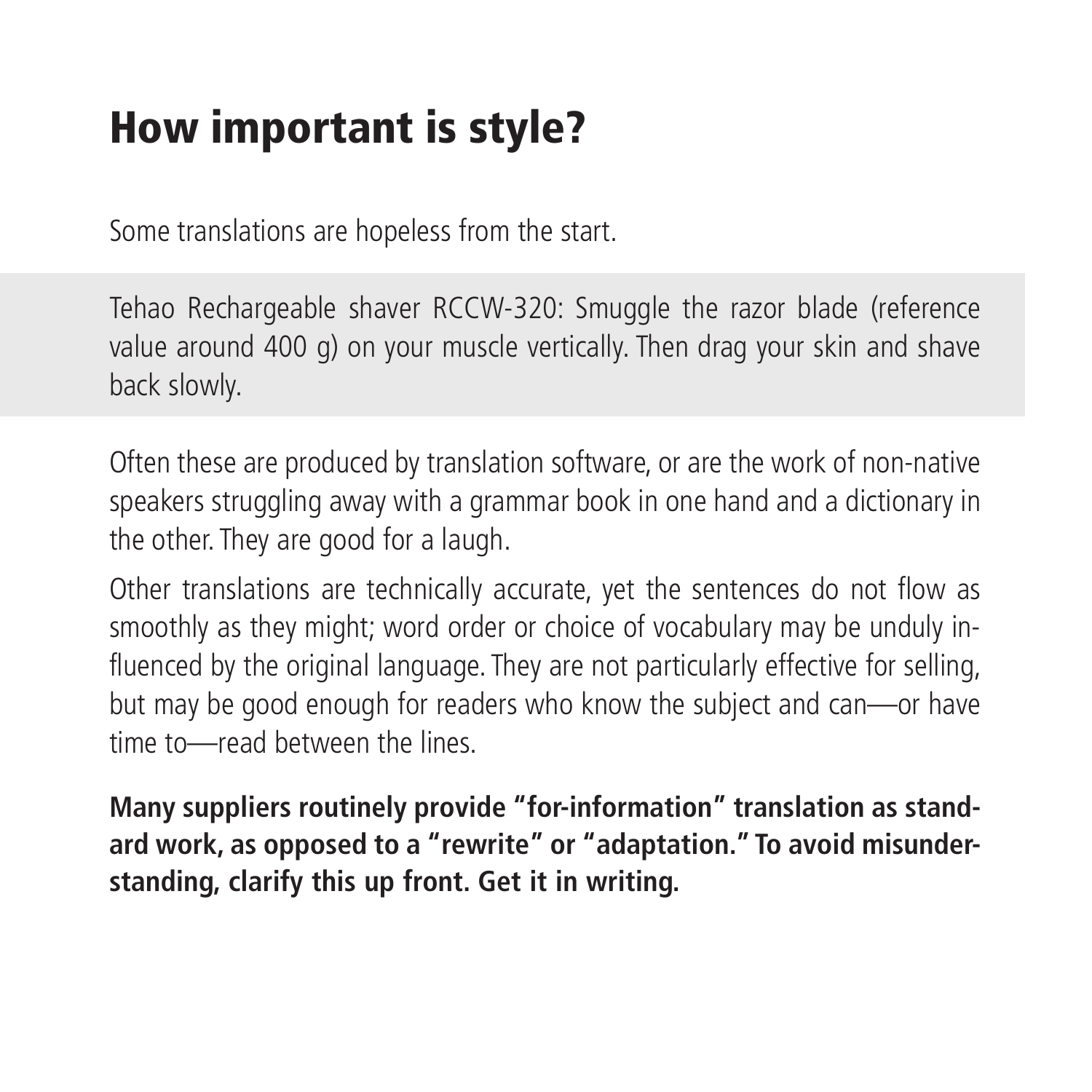**Specialists will often refer to accurate yet unpolished work as for-information translation. It can generally be produced faster and more cheaply than for-publication work.** 

**But if you are trying to sell or persuade, or if image is important to you, it will probably not be enough.**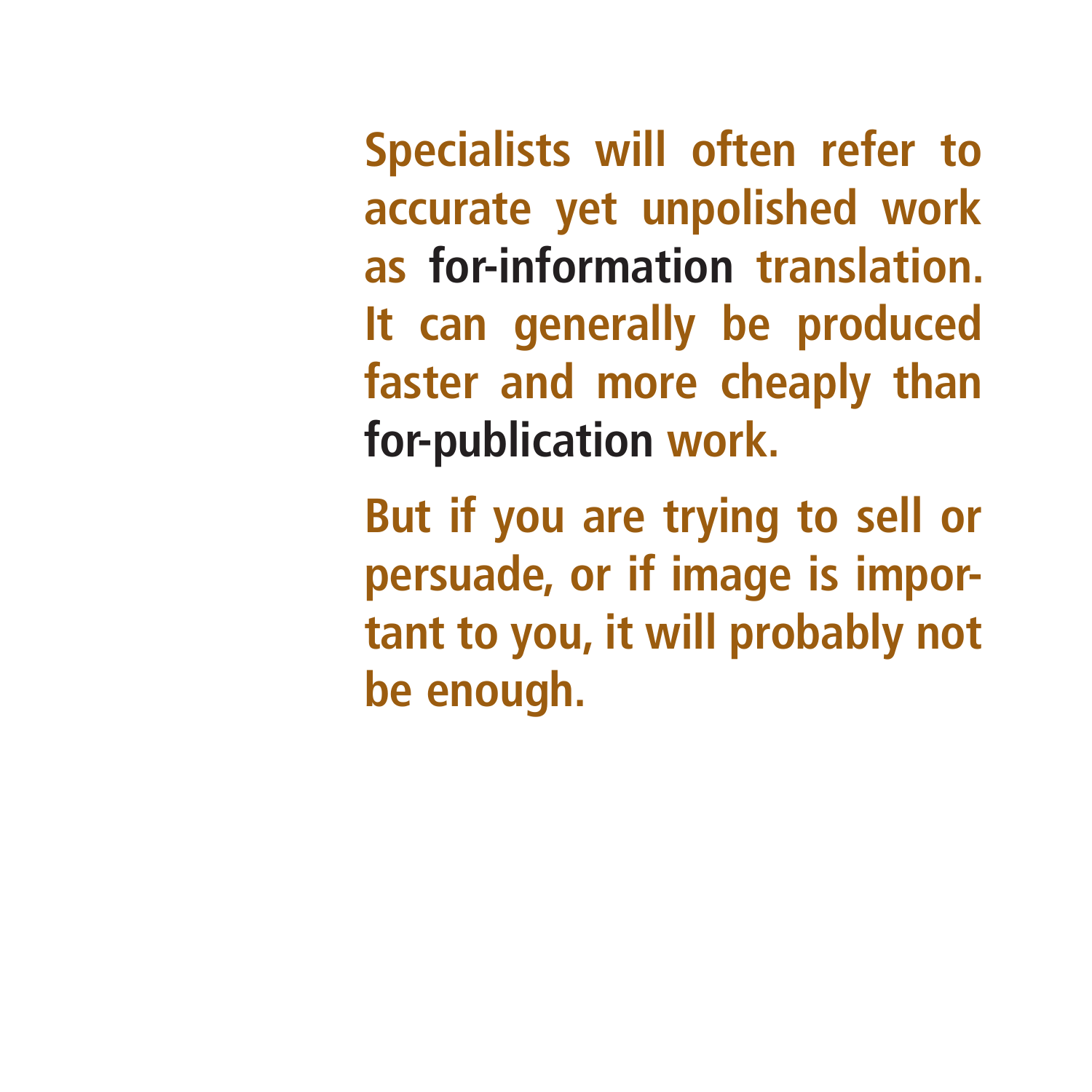#### Resist the temptation to do it yourself

Speaking is not writing. Oral fluency does not guarantee smooth, stylish writing. Even if you regularly negotiate successfully in French, German or Spanish, and spend lots of time in the countries where those languages are spoken, 99 times out of 100 your written command of a foreign language will be immediately recognizable as "foreign."

This may or may not be important.

It may not be important if (1) your main selling point is price (price-driven clients will put up with a lot if they manage to understand the basics) or (2) you want to emphasize a certain foreignness (think Ahnuld and Zsa Zsa).

**If you wish to project an international image, you will probably be better served by a less ethnic approach. In many cultures, awkward or sloppy use of the local language—especially by a native English speaker—is not amusing. It is insulting.**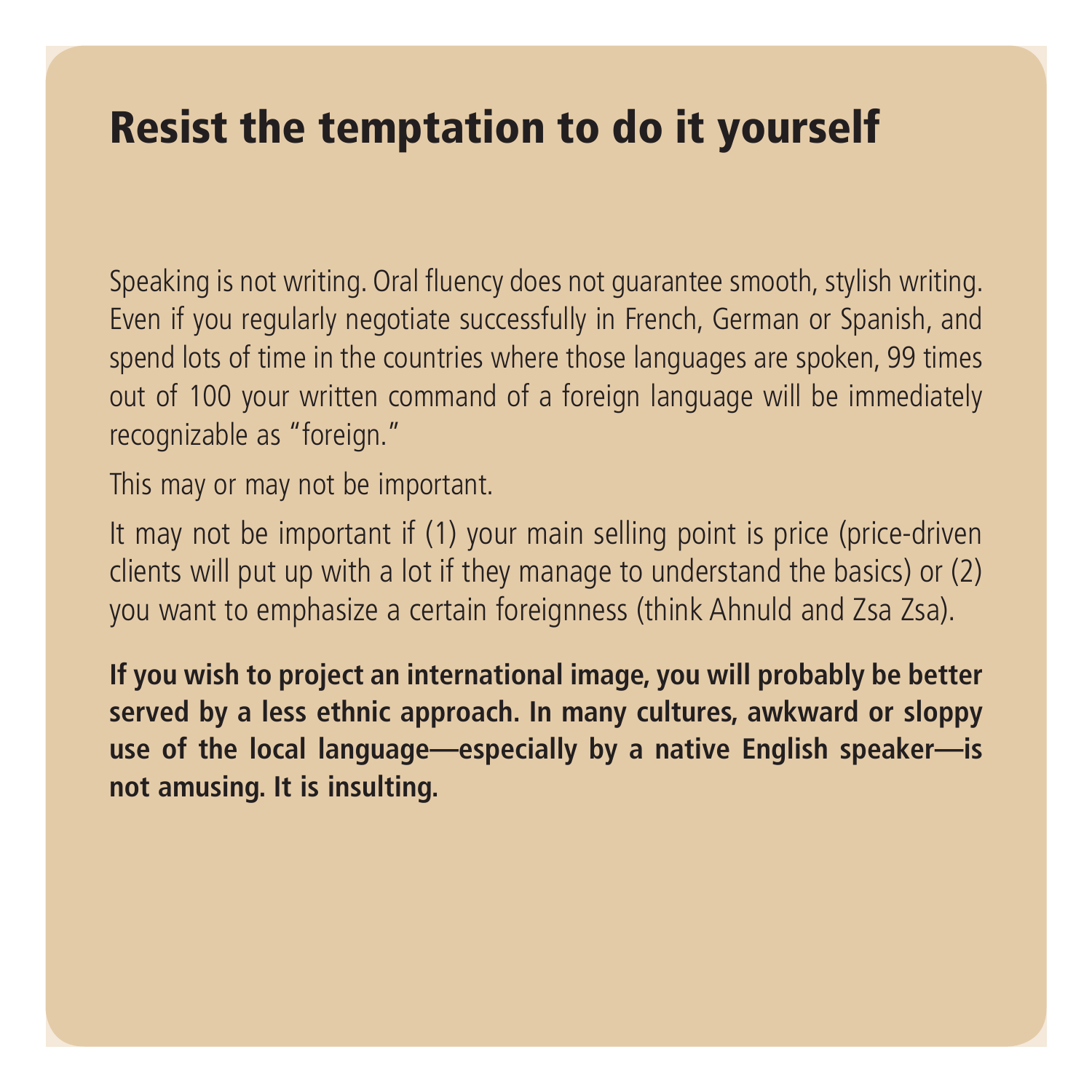# Finalize your text before starting the translation

Tempting as it may be to get your translation project rolling as quickly as possible, having translators work from a draft-inprogress will almost always be more time-consuming—hence more expensive (and probably more frustrating)—than waiting for the final text to be ready. Worse yet: the more versions you have, the more likely it is that errors will creep into the final version.

**Sometimes you have no choice. Sometimes deadlines are so tight that work on the translation must begin before you've finalized the original text. If so, be sure to clearly time- and date-stamp each version and mark changes from one version to the next for your translators.**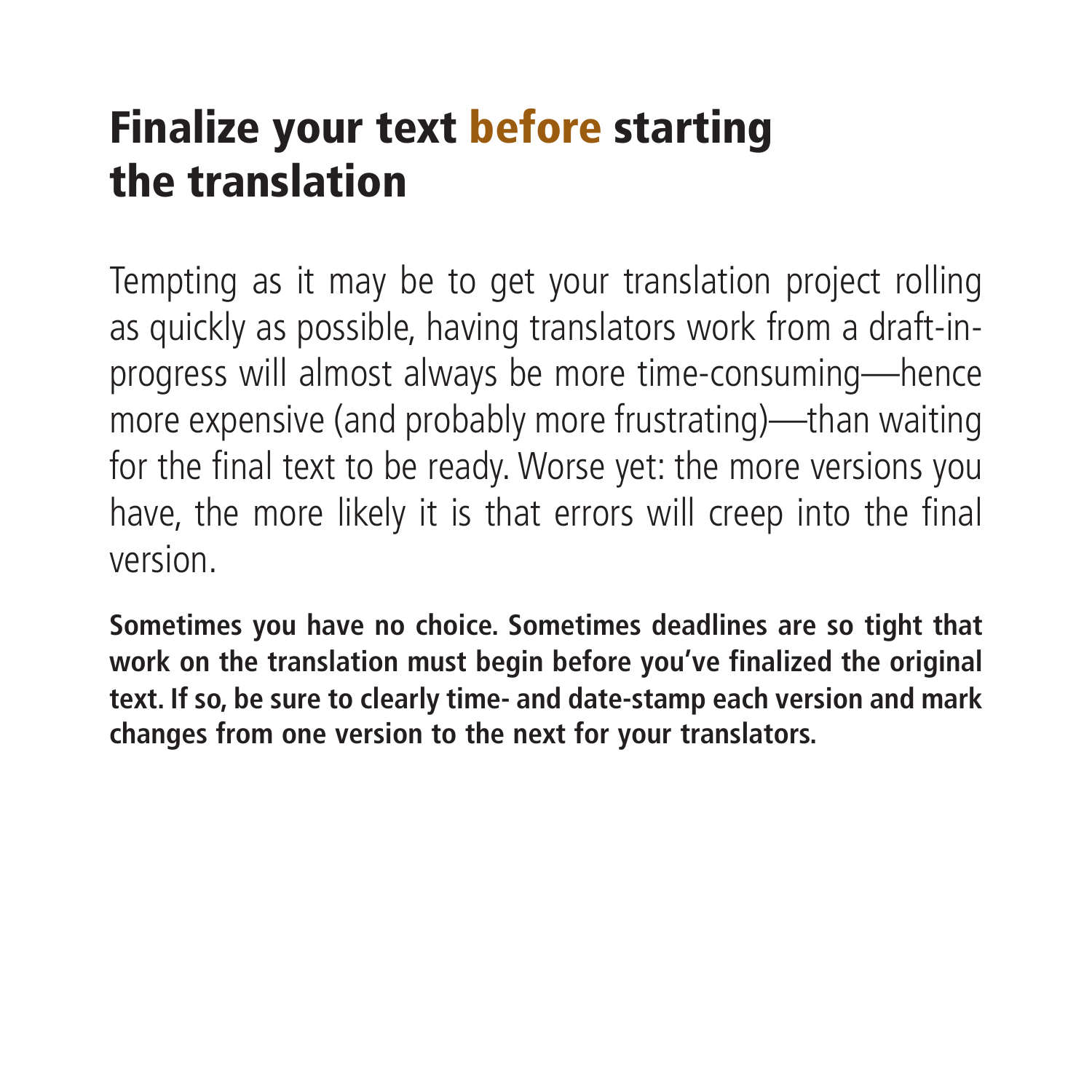#### What about translation software?

If you are pressed for time and want to get the gist of something for your own use (inbound), translation software may be helpful. It is certainly fast. And you can't get much cheaper than free.

As a general rule of thumb, do not use raw computer output for anything outbound without the express agreement of your clients. It is simply not suitable: you run the risk of looking inarticulate. Even stupid.

Careful editing of machine output by skilled human translators is one option, although not all translators will accept such assignments. Many insist that texts generated by computer programs are so skewed it is faster to start from scratch.

A French company used translation software to produce a financial report (Nov. 2000): la clôture mensuelle became "The Monthly Fence" (aka Month-end); positionnement chrono journal: "positioning stopwatch newspaper" (ledger log position). Back to the drawing board.

**Some translation providers and others have developed proprietary software for specific language pairs and subjects; their gisting will be much better than any of the \$49.99 off-the-shelf packages. But it will not be free, and for all but a handful of cases will still need human revision.**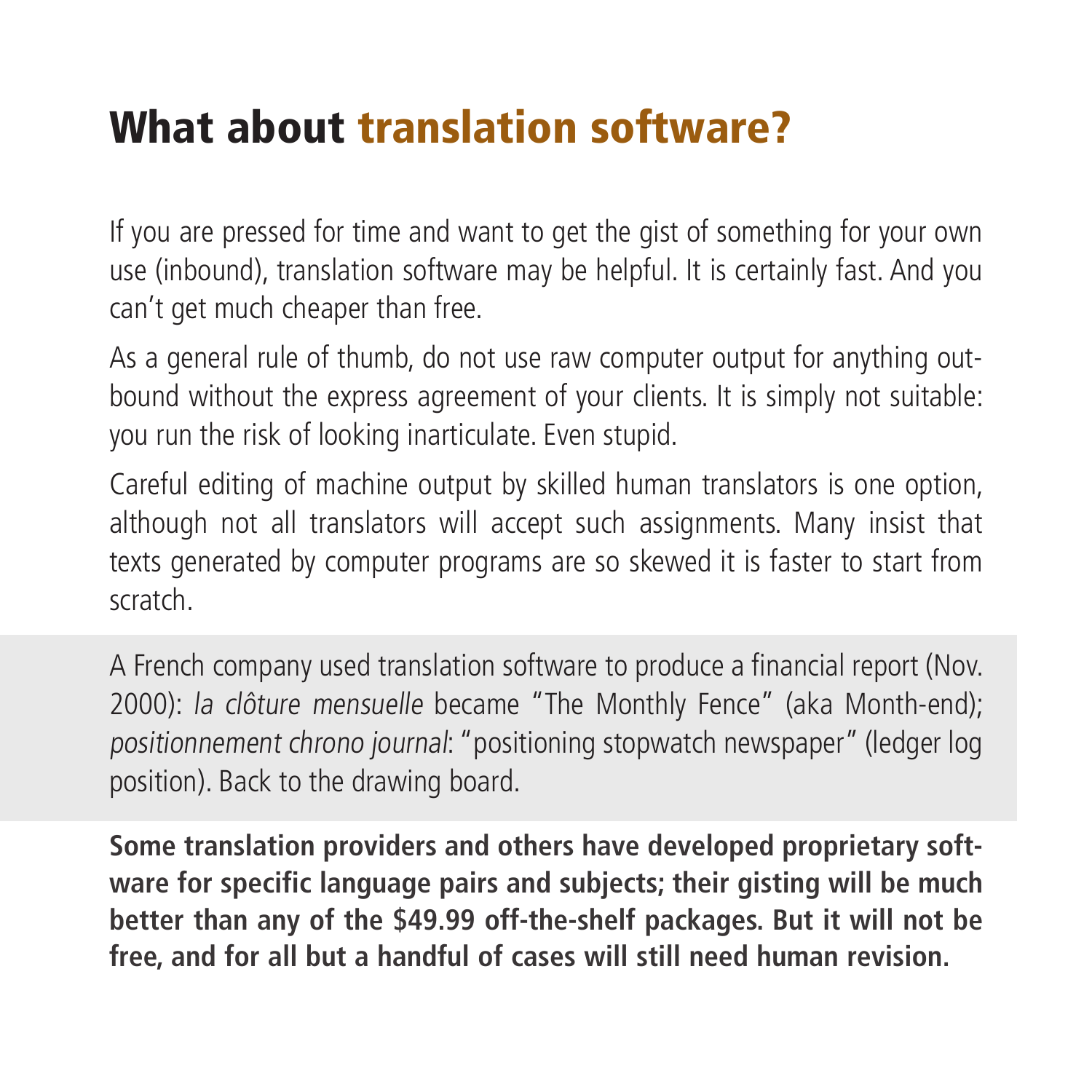**In October 2000, the Wall Street Journal gave two free online automatic translation services a test run and concluded:** 

**"These services are passable for travelers or for those wanting to translate a letter from a distant cousin. I definitely wouldn't use them for business or anything that remotely requires accuracy."** 

**(A Closer Look, 10/00)**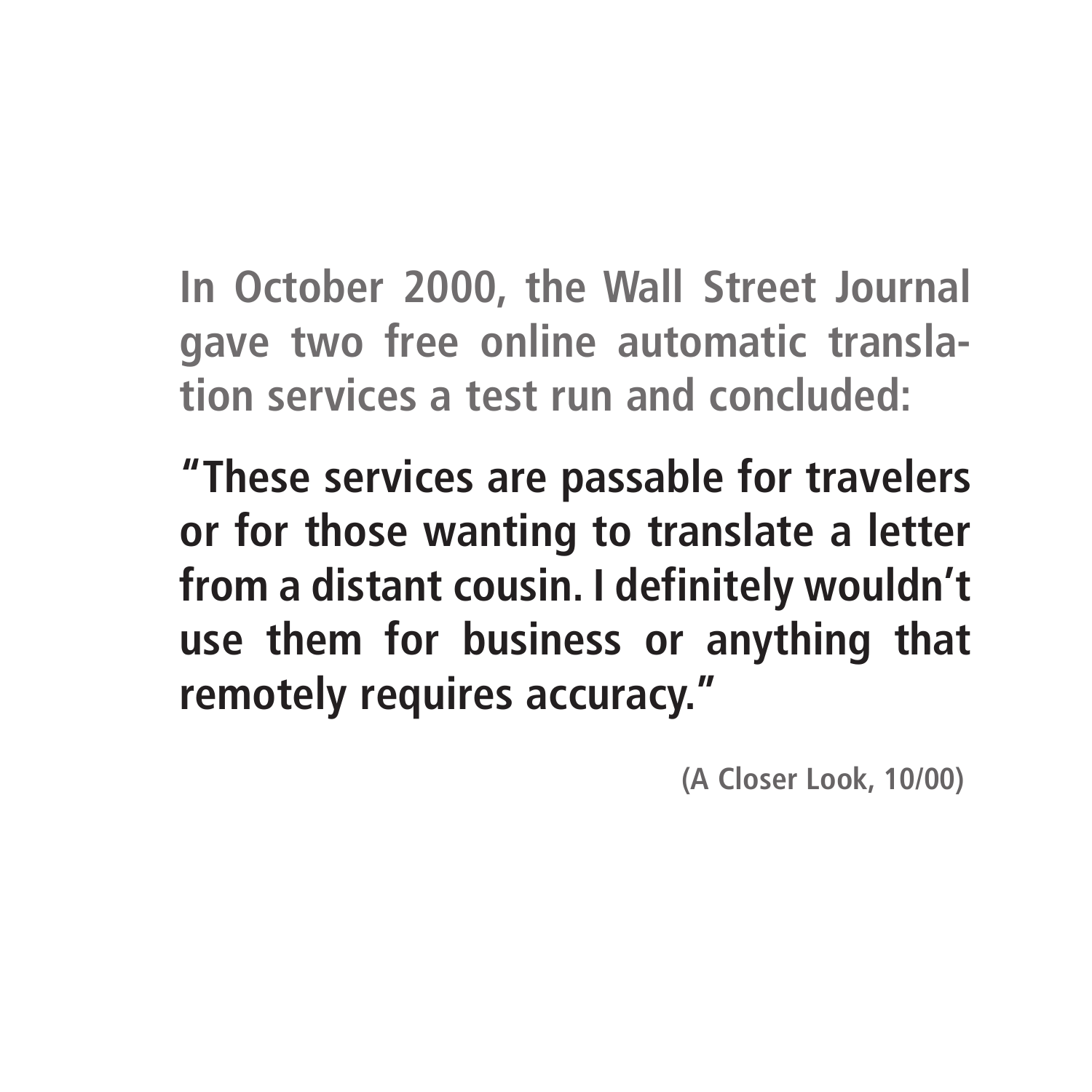#### Tell the translator what it's for

A speech is not a web site. A sales brochure is not a catalog entry. A graph heading is not a directional sign. An article in The National Enquirer is not a prospectus for an Initial Public Offering.

Style, pronounceability, word choice, phrasing and sentence length—all will vary, depending on where your text will appear and what you want it to achieve. An experienced translator will probably ask you for this information; make sure you know yourself.

In 1999, French utility Electricité de France spent over \$150,000 on ad space for a full-page ode to its expertise in a range of premium press vehicles. A clumsy English version was sharply at odds with the international image the company sought to project ["EdF offers competitive energetic solutions"]. The translation provider, who had received no brief (and hadn't asked), had churned out what it assumed was an in-house memo.

Cost of translation: under \$100. Cost to image: incalculable.

**Be sure to tell your translators what your text is for, so that they can prepare a foreign-language version with maximum impact for that particular audience and medium.**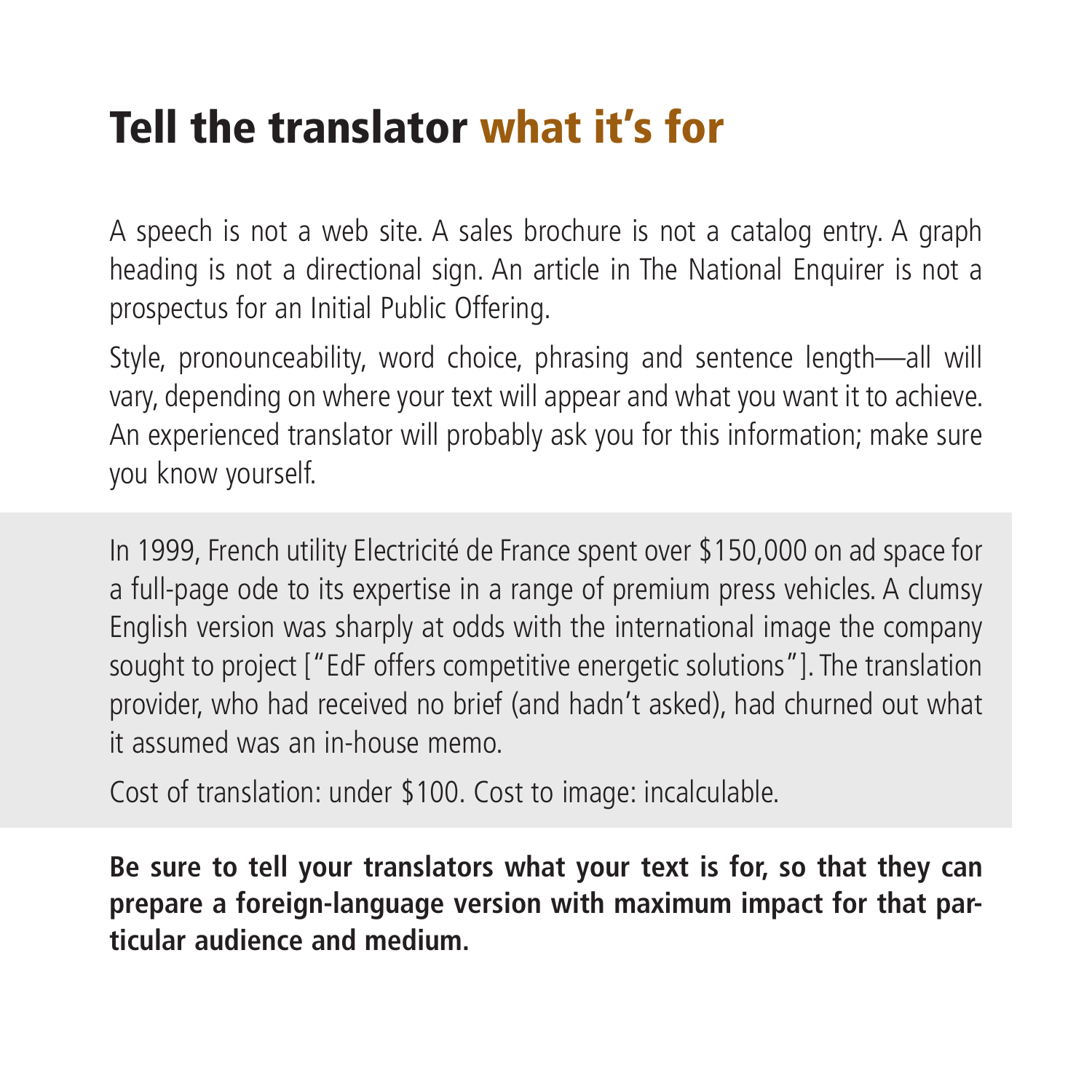#### Teachers & academics: at your own risk

For many companies faced with foreign-language texts, the first stop is the language department of a local school or university. While this may—sometimes —work for inbound translation (i.e., when you want to find out what the other guys are up to), it is **extremely** risky for promotional texts.

Teaching a foreign language is a demanding activity that requires a special set of skills. These are rarely the same as those needed to produce a smooth, stylish translation. The risks are even greater if you opt for student translators, which may seem like a nice, inexpensive option.

**Q: Would you approve of medical students performing minor operations to pay their way through medical school? (Would you describe your brochure/letter/annual report/speech as "minor"?) Would you have your company's financial statements prepared by business students to save money?**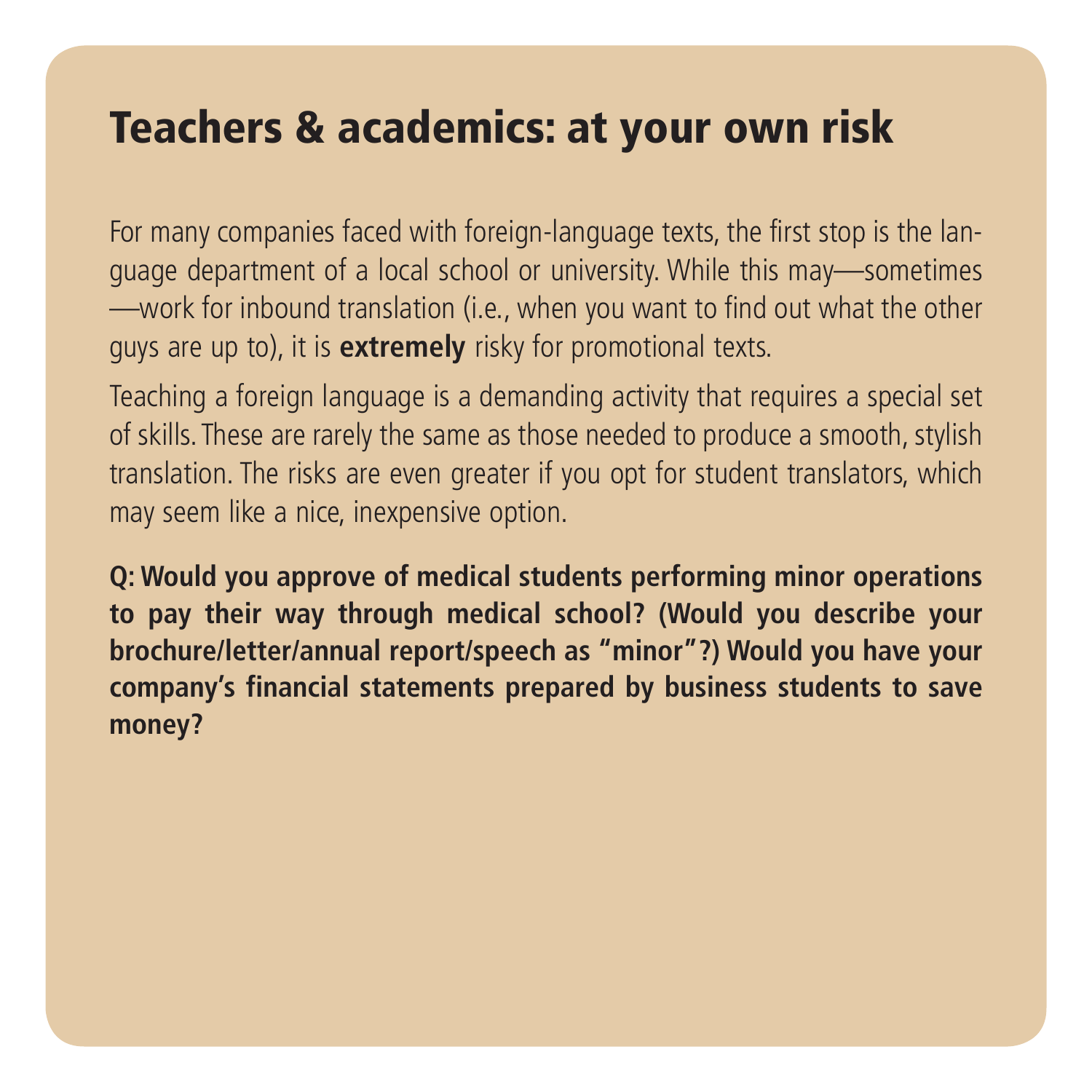# Professional translators work into their native language

If you want your catalog translated into German and Russian, the work will be done by a native German speaker and a native Russian speaker. Native Englishspeakers translate from foreign languages **into** English.

As a translation buyer, you may not be aware of this, but a translator who flouts this basic rule is likely to be ignorant of other important quality issues as well.

OK, there are exceptions. But not many. If your supplier claims to be one of them, ask to see something he or she has done. If it is factually accurate and reads well, and if the translator guarantees equivalent quality for your text—why not? Sometimes a translator with particular subject-matter expertise may agree to work into what is for him or her a foreign language. In this case, the translation must be carefully edited—and not just glanced through—by a language-sensitive native speaker before it goes to press.

**Do translators living outside their home country lose touch with their native tongue? At the bottom end of the market, perhaps. But expert linguists make a point of keeping their language skills up to par wherever they are.**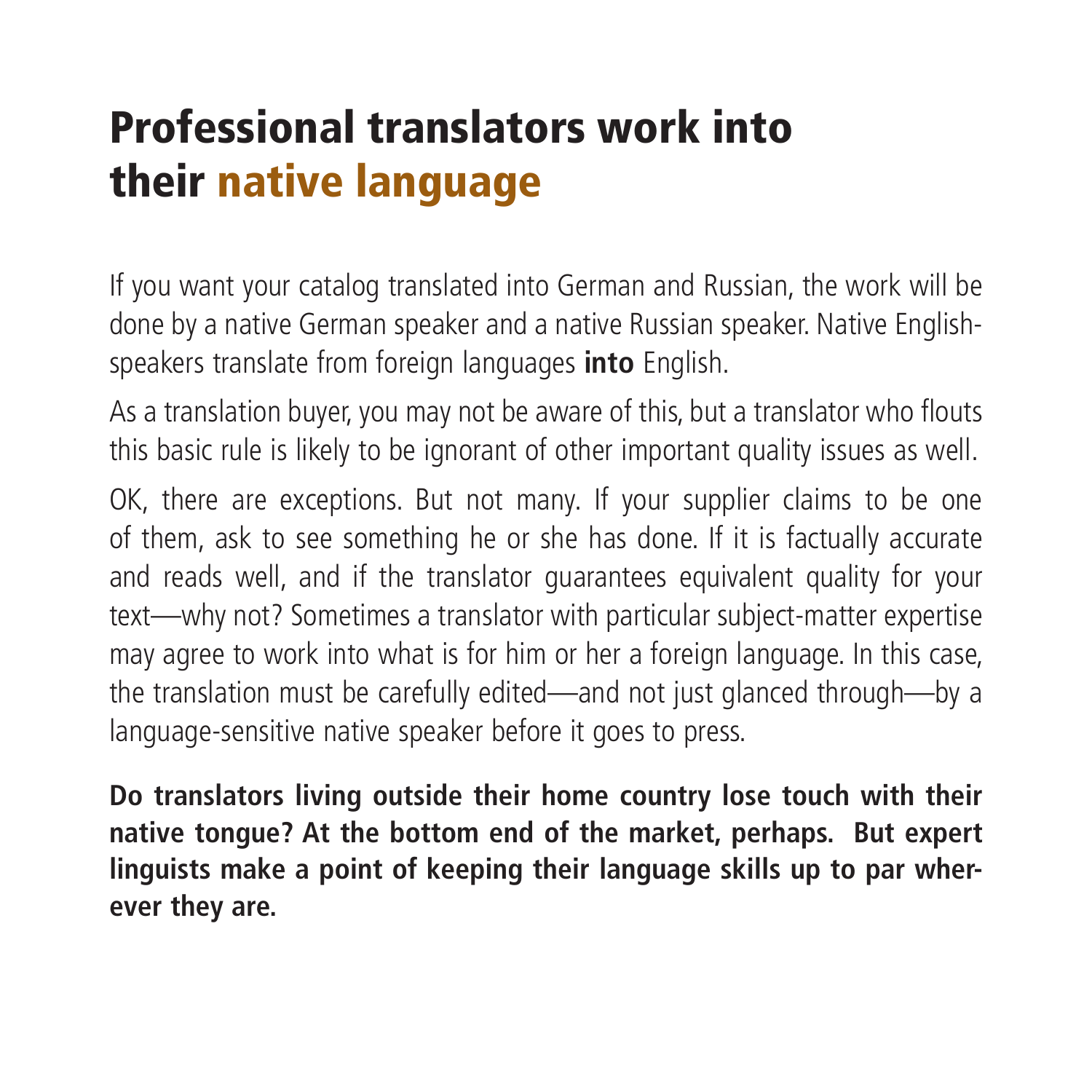## What language do your readers speak?

Spanish for clients in Madrid or in Mexico City? British or American English? Contact your foreign partners to find out precisely what is needed.

In 1999, the US Department of Housing and Urban Development ordered a "Creole" translation of an 8-page brochure. They meant "Haitian Creole." The text was erroneously translated into a Jamaican-style patois that started "Yuh as a rezedent ave di rights ahn di rispansabilities to elp mek yuh HUD-asisted owzing ah behta owme fi yuh ahn yuh fambily." "Total garbage, of no use to anyone in the Caribbean," said a Jamaican embassy spokesman in Washington. All Jamaican government documents are printed in standard English. "We find this extremely offensive," he added.

Register is also important. German for doctors and medical personnel, or for healthcare consumers? Are you selling shoe polish in the third world or investment funds out of Luxembourg?

**Speak your readers' language. Put yourself in their shoes, and zero in on how your products and services can serve their needs. Be concrete. Be specific. (The same applies to your source promotional materials, of course).**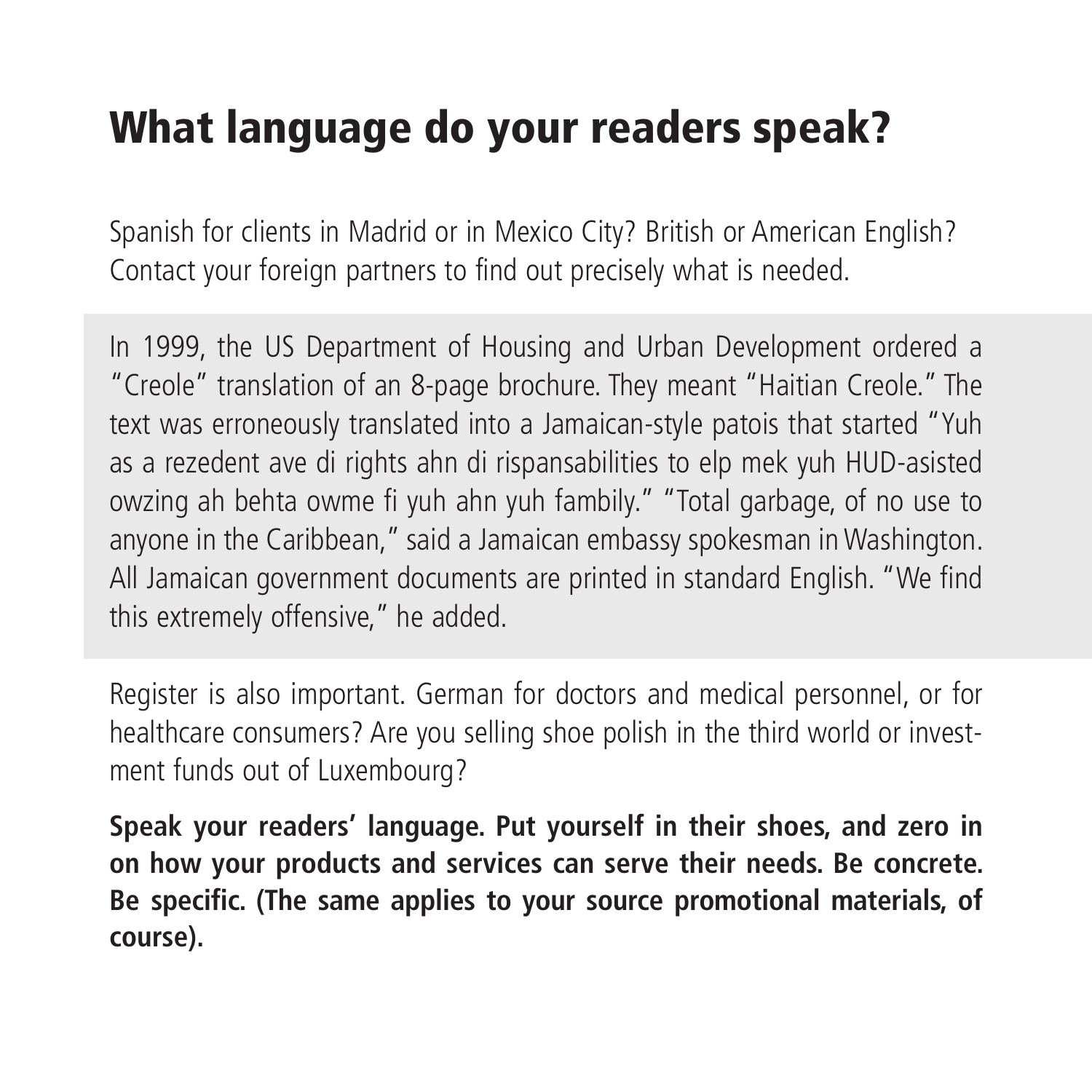#### An inquisitive translator is good news

No one reads your texts more carefully than your translator. Along the way, he or she is likely to identify fuzzy bits—sections where clarification is needed. This is good news for you, since it will allow you to improve your original.

A European video-games specialist notes that management did not really understand their own stock-options policy until an English translation was commissioned: the translator asked many questions and delivered a version far clearer than the original.

"We try to wait for our texts to come back from the translators before going to press with the original French," says the chief economist of a major bank in Paris. "The reason is simple: our translators track our subjects closely. Their critical eye helps us identify weak spots in the original."

**Good translators strip down your sentences entirely before creating new ones in the target language. And they ask questions along the way.**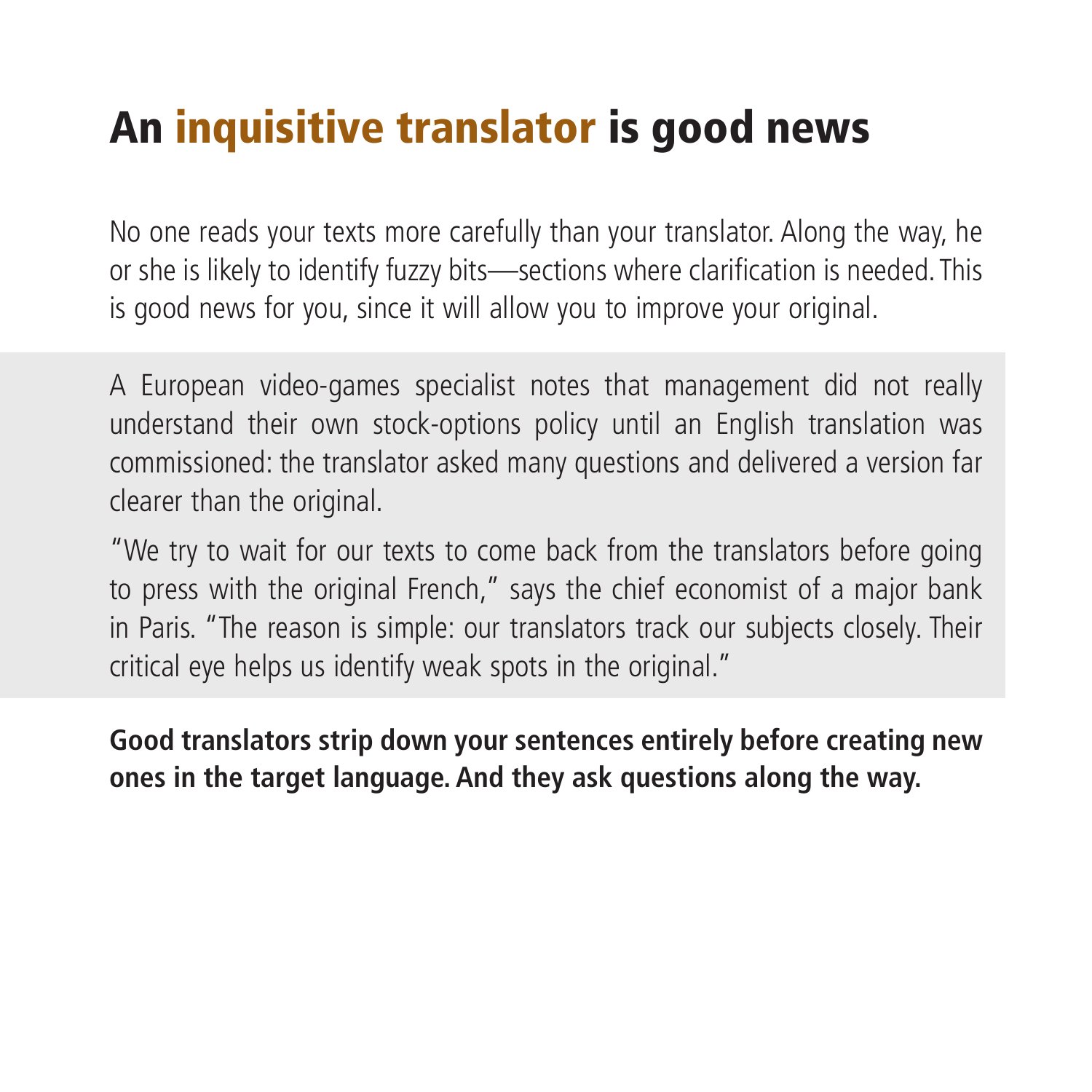#### The more technical your subject, the more important it is that your translators know it inside out

If you supply basic information to five native speakers of any language and ask them each to write up a 100-word product description, you will get five texts, some clearer and more readable than others. People familiar with the subject are likely to produce a better text. The same applies to translators.

You will get best results from developing an ongoing relationship with a translator or team of translators. The longer you work with them and the better they understand your business philosophy, strategy and products, the more effective their texts will be.

Whenever possible, know your translators—not just the project managers, but the translators themselves, the people who actually produce your texts. And make sure they know you.

**Talk to your translators. They should be at home with the subjects they translate; if not, it's time to change suppliers. Translators should not be learning the subject at your expense, unless you have expressly agreed to this.**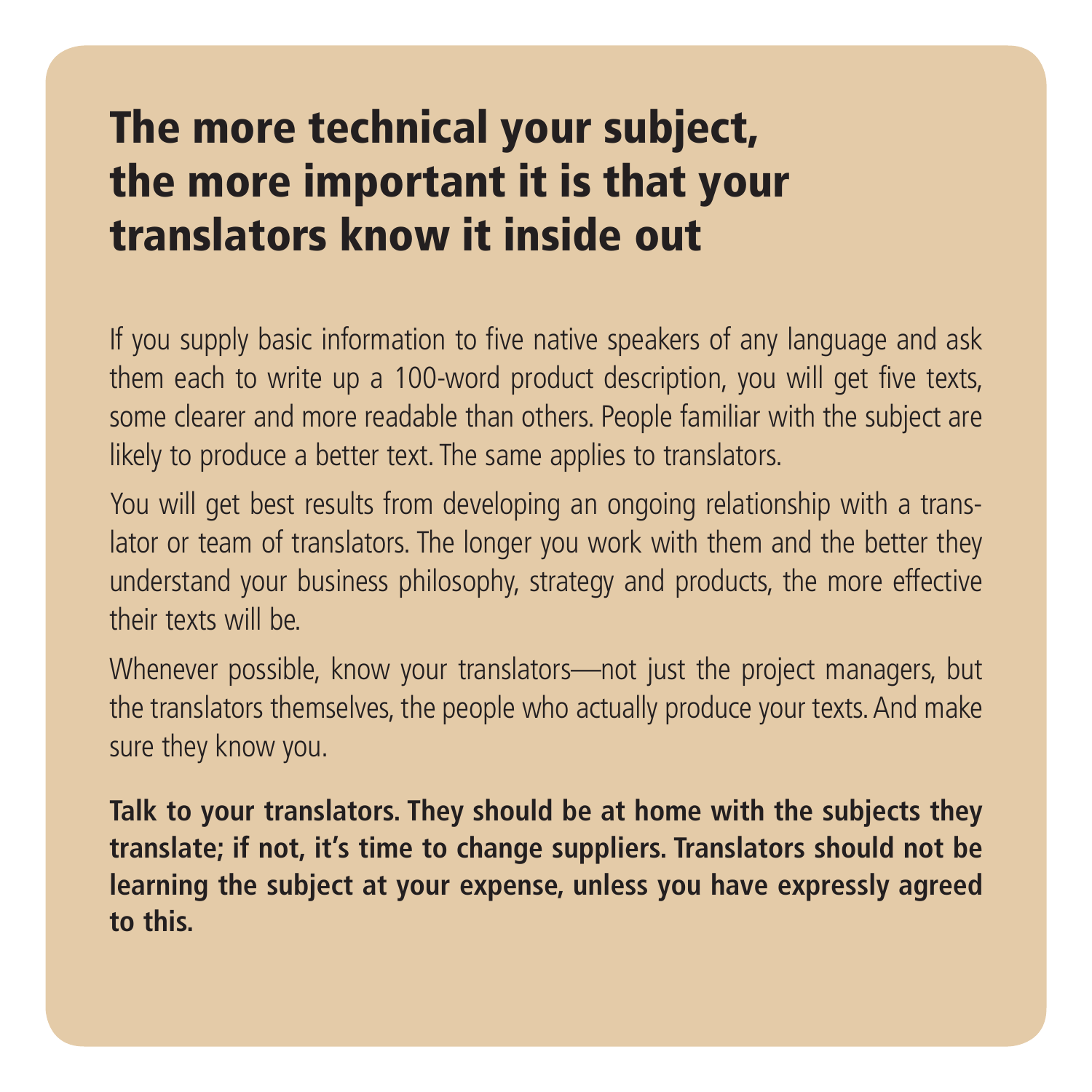# The home stretch: have typeset copy proofread by your translator

Always. Even if you have a sound procedure in place, with reliable translation providers who know your company inside out, last-minute additions (headings, captions, word changes) by well-meaning non-linguists can sabotage an otherwise effective document.

"Skeletons of Mothers (Foreign Companies)" reads one heading on the Tokyo Stock Exchange web site. The page itself is a well-translated outline of listing information for foreign companies. The stumble appears to have occurred when a non-native English speaker stepped in, dictionary in hand, as deadlines loomed: true, honegumi (literally "bone/assembly") can be rendered "skeleton", but in this context would be "outline" or "summary." "Mothers?" The market segment concerned is for high-growth companies that need "nurturing."

**Be sure to have a language-sensitive native speaker on hand to vet final fiddling. For the same reason, do not finalize changes to foreign texts by telephone. They are almost always misheard.**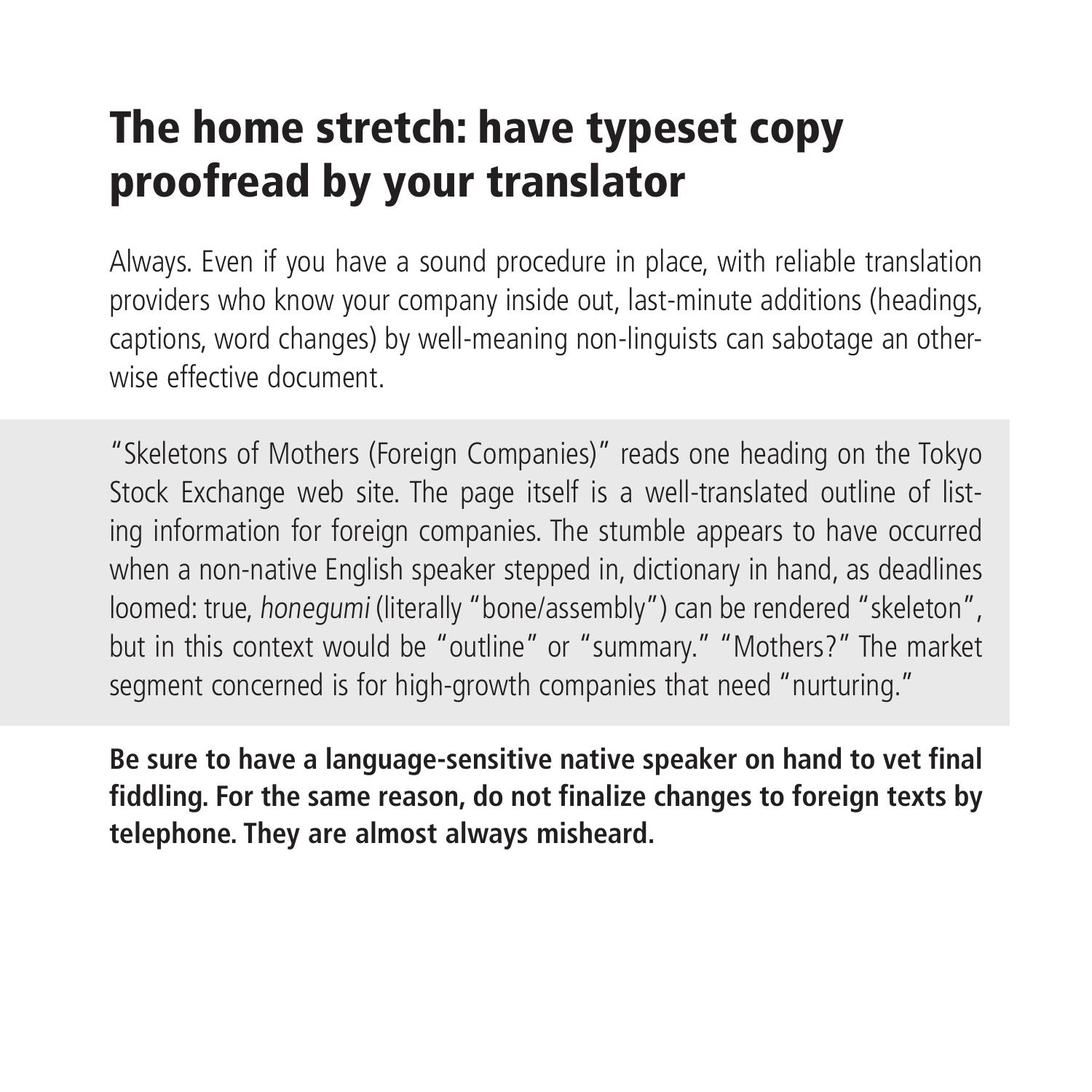# Typographical conventions vary from one language to the next

Many printers and office staff are unaware of this—or do not take it seriously —and may automatically "adjust" foreign-language texts to bring them into line with their own standards.

Thus, French has a space between a word and the colon that follows, and writes quotation marks « ». In German, nouns take capital letters. In Spanish and French, neither months nor days of the week take an initial capital. Oh, and never type just an "n" when Spanish requires an "ñ"…

A bilingual banner in the US celebrated 100 anos of municipal history. Año is year; ano is anus.

"No Electioneering allowed within 100 feet of a polling place," said another sign. The monolingual typesetter opted to leave out accents when using full caps in Spanish, and composed "ELECTORAL BELL" (CAMPANA) instead of "ELECTORAL CAMPAIGN" (CAMPAÑA). (Would you leave out the squiggle from the letter Q? What a ouestion!).

**Even if each typesetting glitch is minor, the cumulative effect is to put foreign-language readers off. Respect the typographical conventions of the language you are working into.**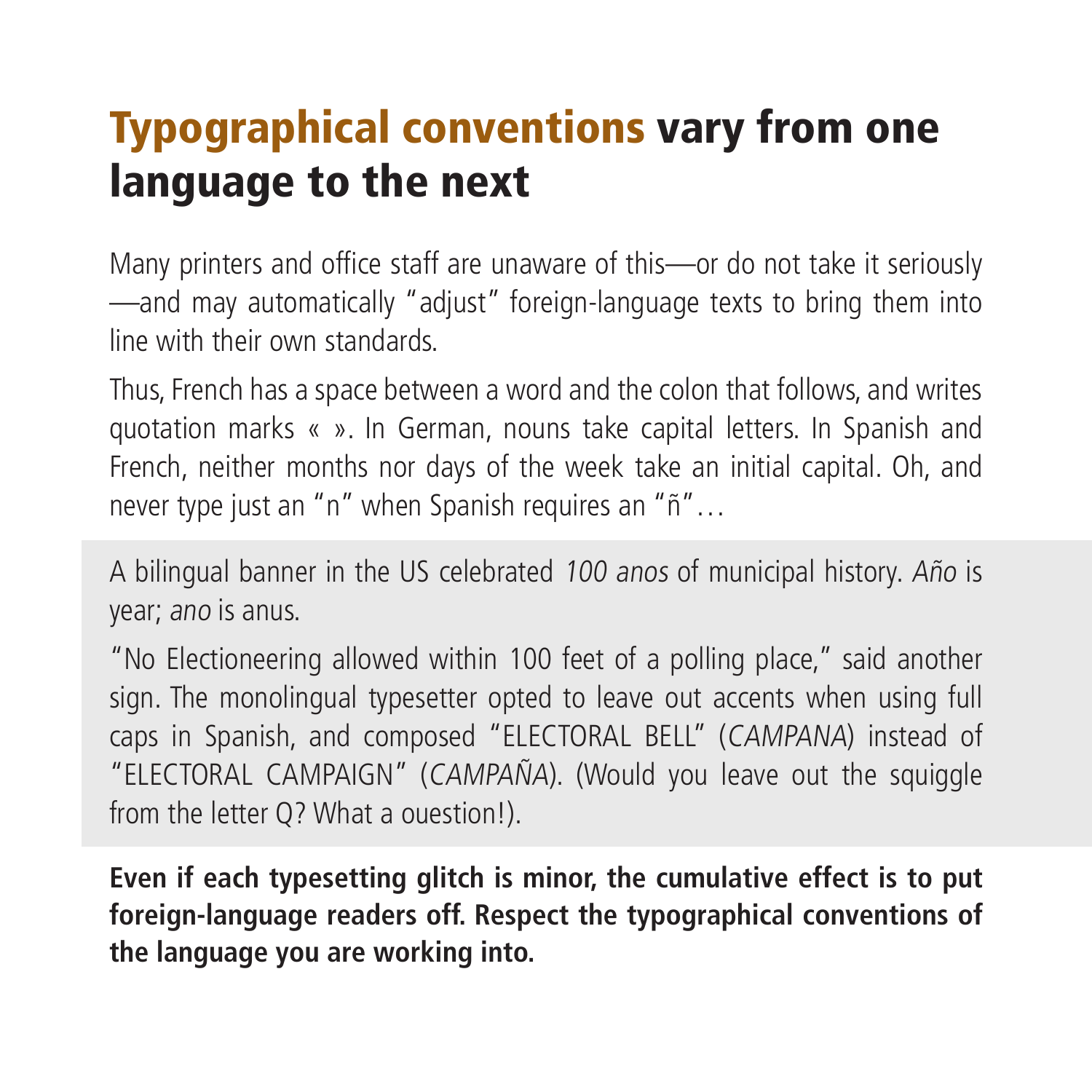# Translators and bilinguals: look closer

Professional translators are first and foremost writers, capable of producing texts that read well in the target language. They are generally fluent in their source language(s) as well. Most important of all, they are effective **bridges** between the languages they work in; they can render the message of the original text, with appropriate style and terminology, in their native language.

Bilingualism is something else. Bilinguals speak two languages fluently, but are not necessarily good at moving information between the two, especially in writing. And experience shows that many people described as bilingual overestimate their communication skills altogether.

In 2000, Lina's, a pricey French sandwich chain, advertised for franchisees abroad with a text concocted by a self-proclaimed bilingual employee. Slogan: "Tomorrow, we will expect on your dynamism." Response: zero.

**Bilingualism on its own is not a guarantee of written fluency or skill in translation.**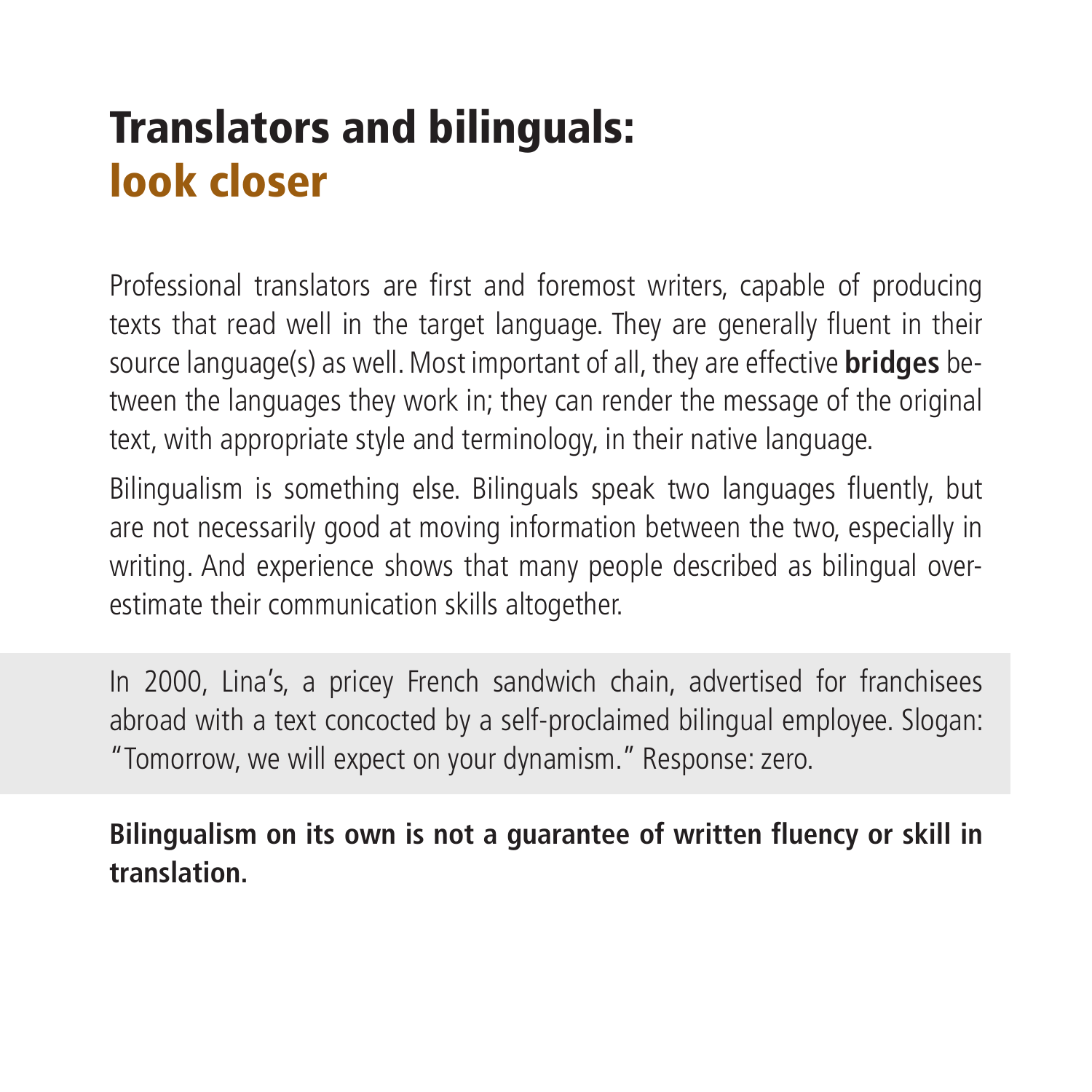#### "Technical terms pose few translation problems" A widely-held myth.

True, scientific nomenclature in fields like botany, zoology, etc. is both rigorous and international—when properly used. And an illustrated parts list in, say, a tank maintenance manual, will normally be fairly straightforward to translate.

Yet specialists writing on technological subjects in their own language are just as prone to errors, overuse of synonyms and awkward changes of register as any other type of writer.

Technical translators, like other translators, must be on their toes to ensure that their output reads at least as well as the original, and sometimes better—hardly surprising, since it benefits from the concentration, skills and thinking of a second specialist.

Incorrect use of technical terms often means that a translator is in over his/her head. One solution is to use in-house subject-matter specialists to provide vocabulary and background materials up front, and to review final copy.

**Always arrange a final pass by a professional translator to double-check grammar, syntax, punctuation and style before going to press, especially if your subject-matter experts are not native speakers.**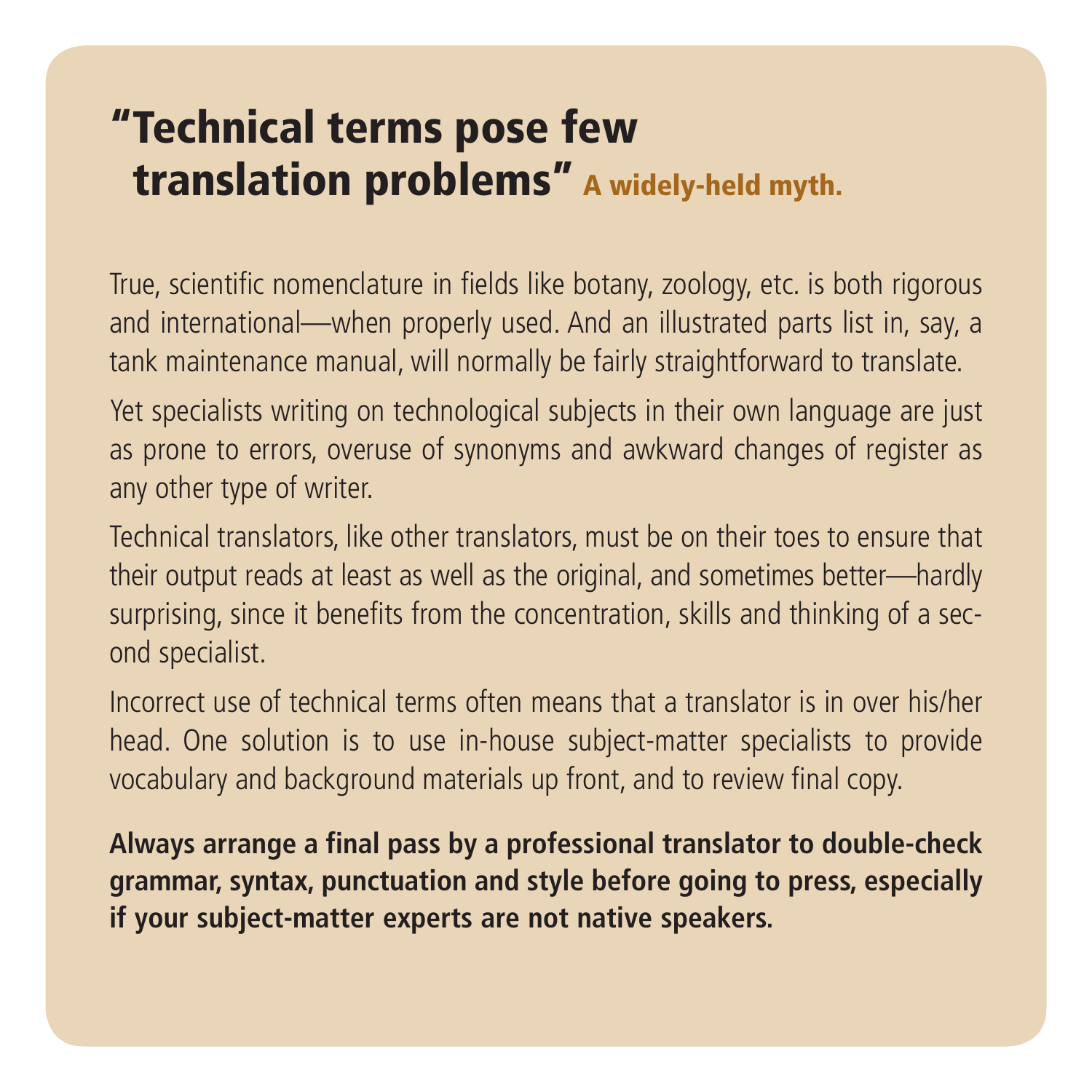## Choosing a translation provider

Glossy brochures and earnest and/or hard-hitting sales pitches aside, you must get an accurate idea of the work that potential translation providers can do.

Ask for samples of documents they have translated—not just client names, but specific texts they have produced and are pleased with. If a supplier is bidding on a foreign-language version of your web site, ask to see web sites they have already produced. Ditto brochures and speeches. Run samples past a trusted, language-sensitive native speaker (perhaps a foreign subsidiary or partner) for an opinion.

If translation providers have been in business for several years and cannot show you any work they are pleased with, you are in trouble (so are they).

Tell suppliers that their name(s) will appear alongside photo and printer credits on the document they produce.

**Printing translator credits in your document costs nothing and encourages suppliers to deliver top-quality work. Note: translators may insist on signing off proofs to protect their reputations from fiddling at your end. This is in everyone's best interest. Accept immediately.**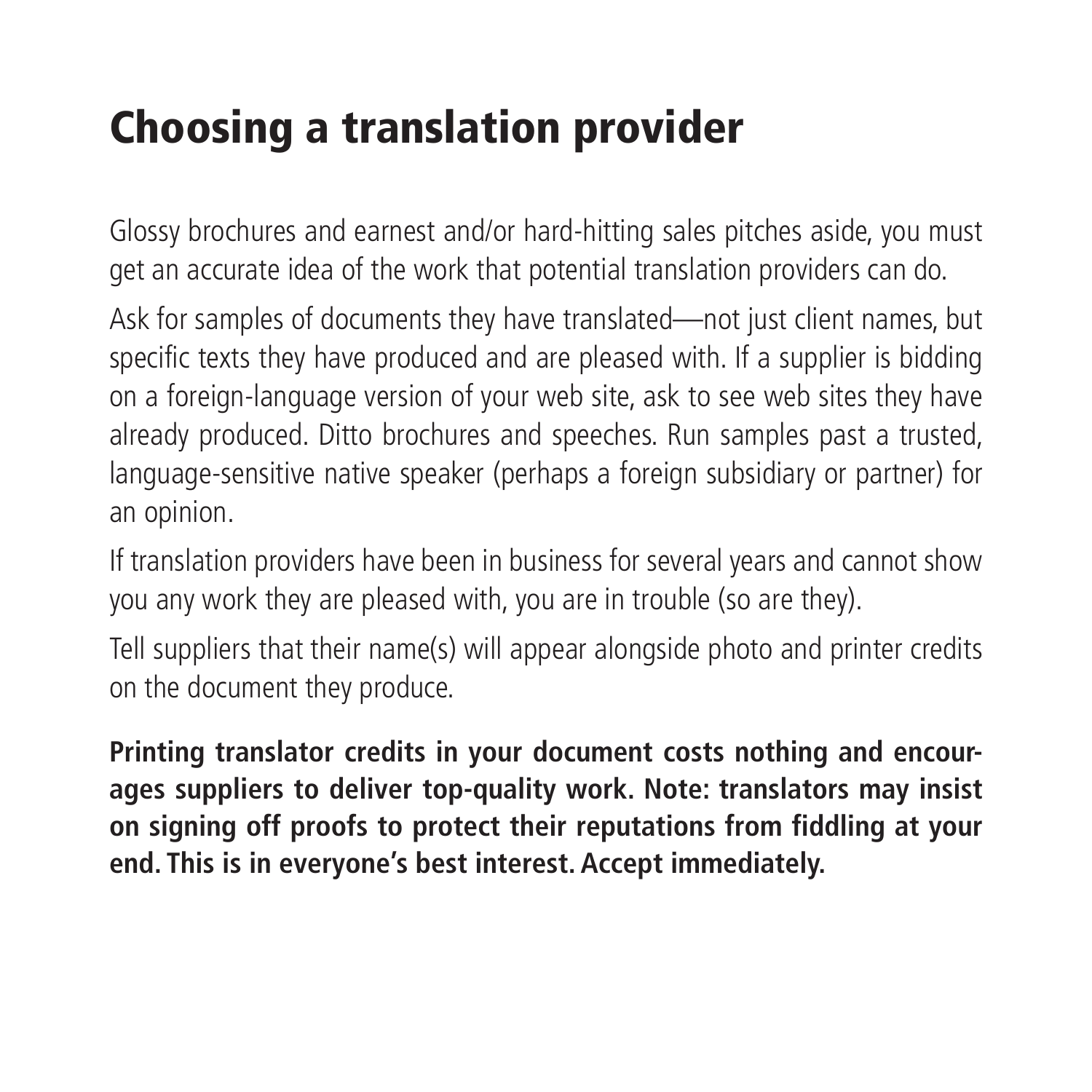**Plan ahead: if your company has its eye on markets abroad, start looking for translation talent now. And once you begin producing texts for translation, give your translators as much lead time as possible.**

**Take control of the controllable: consider producing an in-house glossary. (This is an excellent way to make your original documents more consistent.) Work with translators and in-house staff to develop a bilingual version.**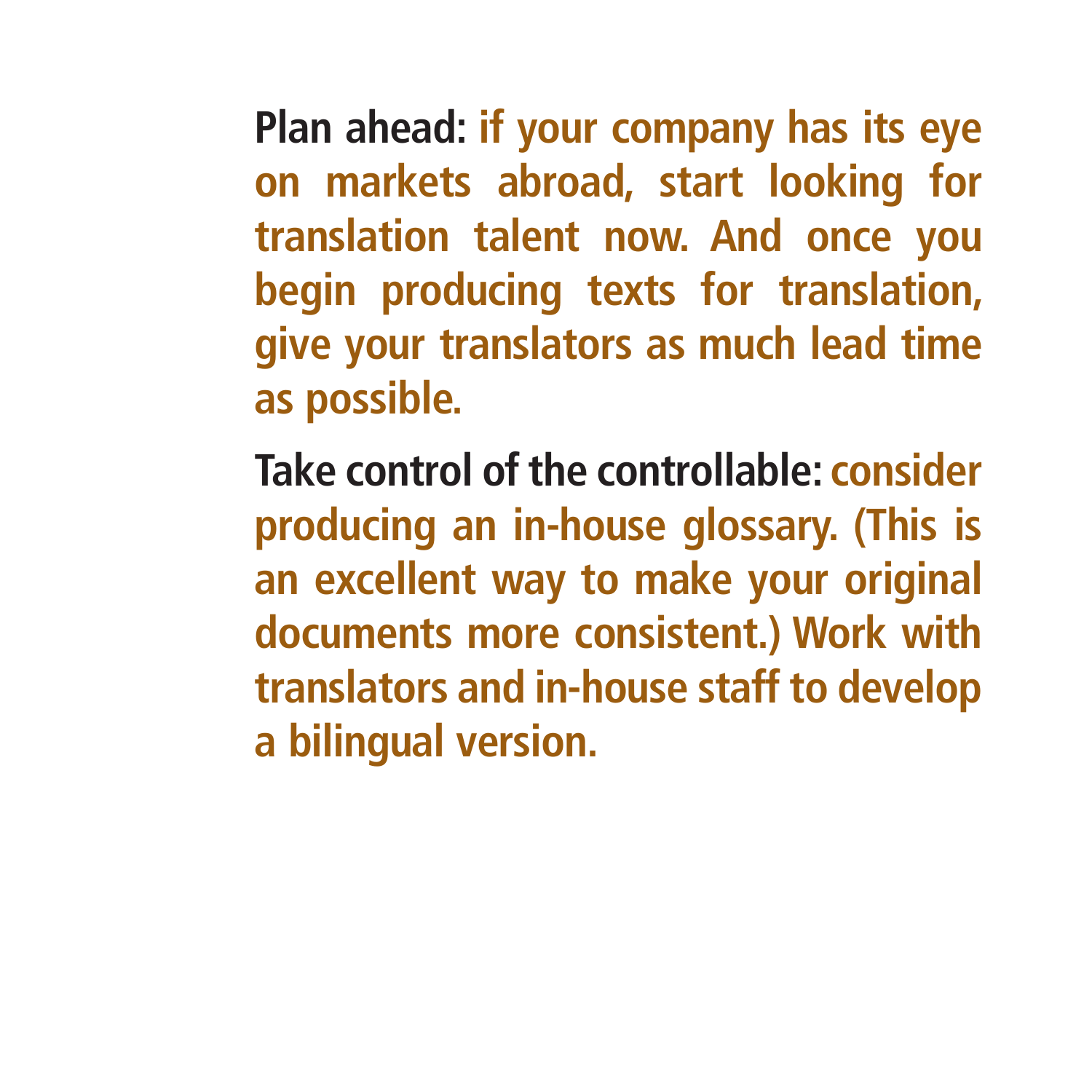#### What do you really need?

For publication, for information, raw computer output, gisting—what kind of translation (and budget) do you need?

One approach: calculate how many people will be reading your texts (nationwide press campaign or in-house memo for a team of 12?). How would a seriously flawed translation affect your corporate image and/or legal liability?

Now take another look at your budget.

Translation is an industry of niche markets. Even the "for publication" category covers a broad spectrum of services and suppliers, commanding an equally wide range of prices. The team that did a perfect job on your software manuals is not necessarily the right one to translate your company's annual report.

**For ads in glossy magazines and expensive directional signs, it makes sense to buy premium text. For in-house memos, or documents with limited circulation, a less polished (and less expensive) option may be fine.**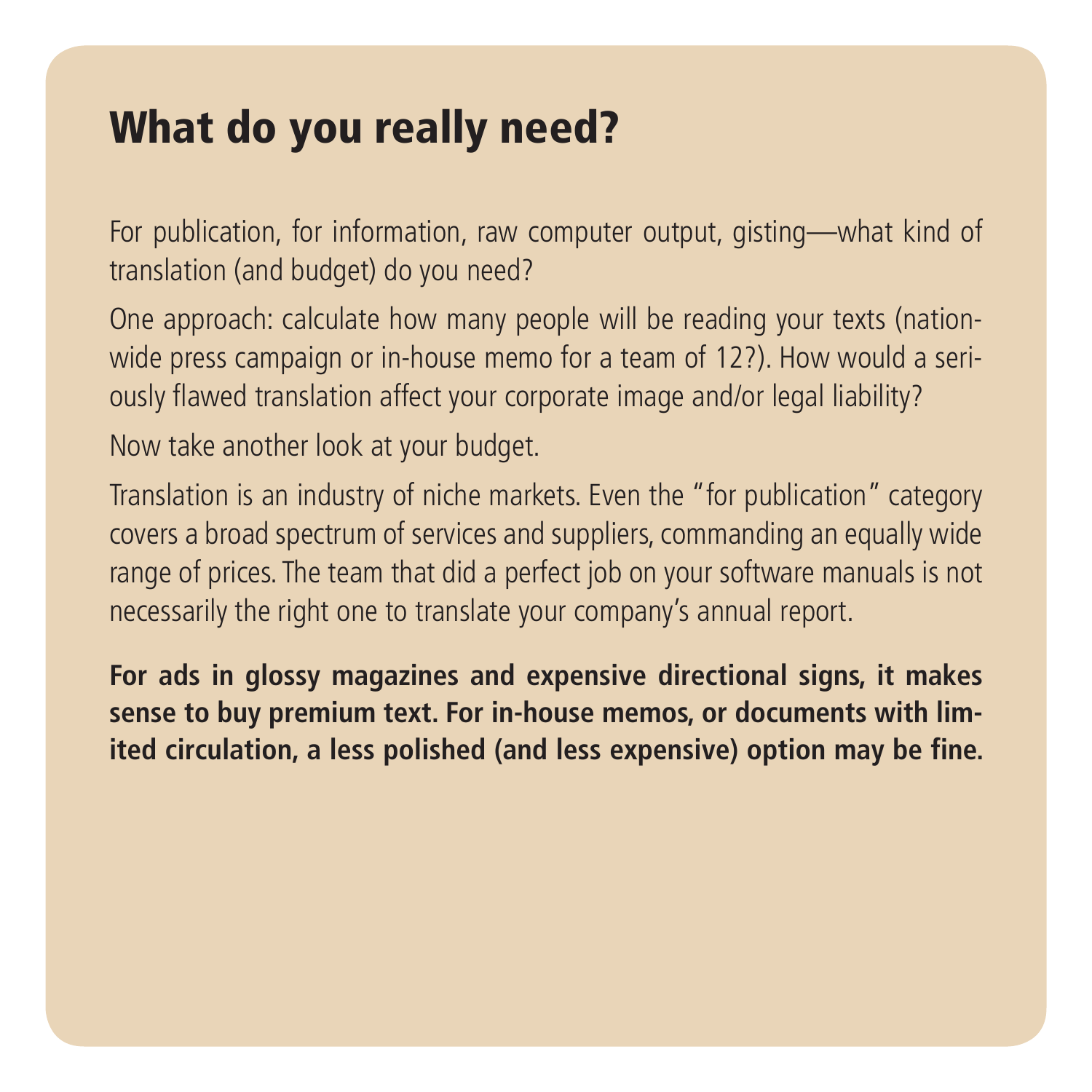# Get involved

With translation, the fastest way to blunder is to wash your hands of the whole process. If you do not invest time to brief your suppliers, there is little chance that you will get what you want or need.

It may take only 10 minutes longer than telling your assistant to "get this translated," but if the right person spends those 10 minutes chatting to the translator (or even the project manager), you will probably save money and stress further down the line.

#### American Translators Association 225 Reinekers Lane, Suite 590, Alexandria, VA 22314 (703) 683-6100. www.atanet.org